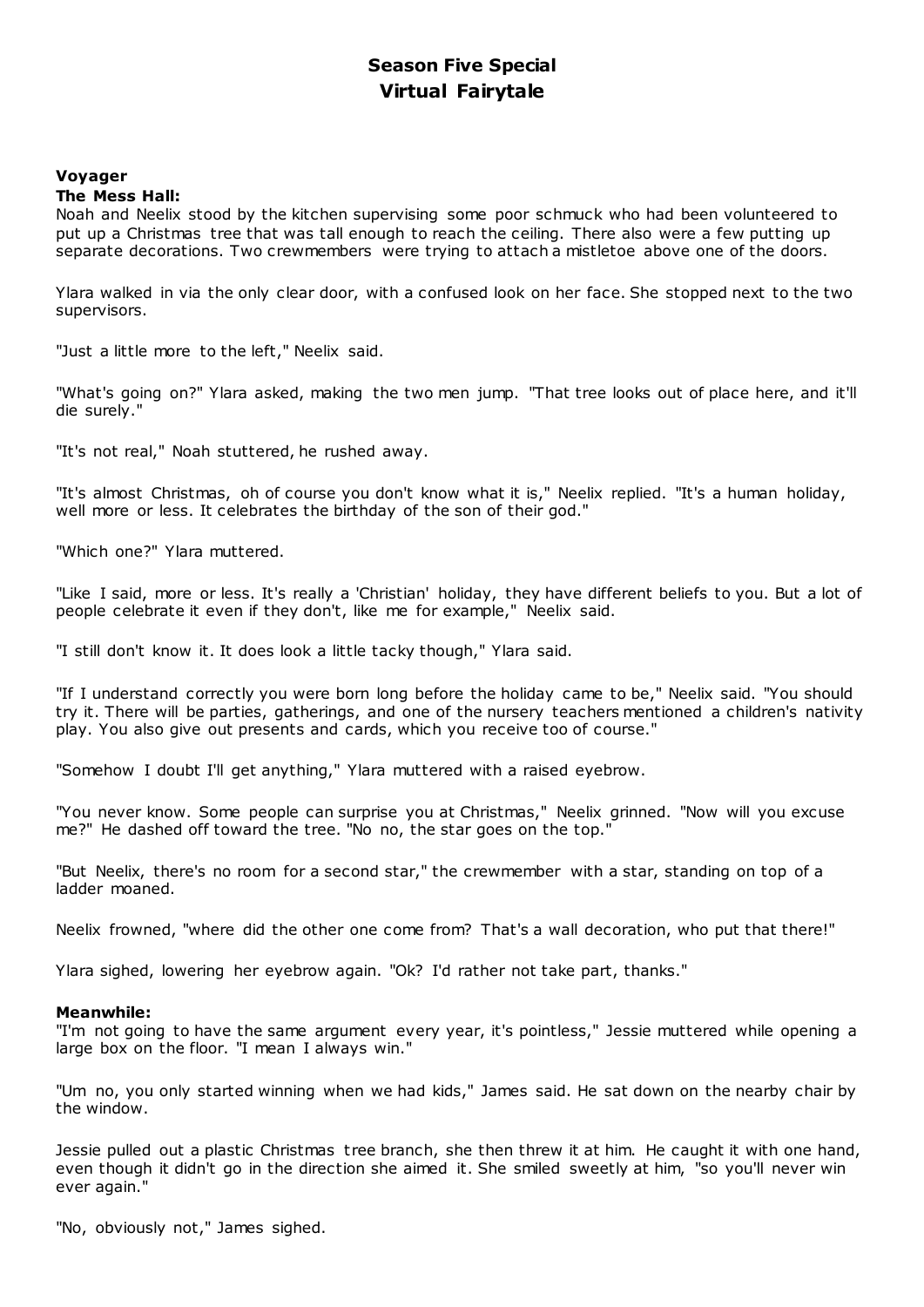"Then help me put the tree up," Jessie said.

"What's the point?" James started to say, but she raised a finger to interrupt him. He raised his eyebrow, "if we're attacked it'll just fall over."

"There's nothing breakable on it," Jessie said. She shuffled over to him on her knees, and took a hold of his spare hand. "We haven't a bad Christmas since '77, maybe your curse is lifted."

"Uh '78, Kiara transported us to that weird planet she created," James muttered.

"That wasn't for long or on the day itself," Jessie said. "Surely you can't say anything bad about '79 or '80, especially '80. Remember that was when Amy spoke her first word. I know crap year but..."

# **Christmas 2380**

### **Earth, James/Jessie's previous residence:**

Jodie and some mystery guy stood by the dining room door, the guy held a mistletoe above their heads. While they were doing that Jessie stood eyeing the half decorated tree with distaste, "it only looks half done, don't you think?"

Duncan stood next to her, "yeah, Aunt Jodie found some decoration and then he grabbed it, there was a chase, weird."

Jessie glanced down at him puzzled, she then looked at her sister. She and the guy were busy smooching under the mistletoe, she didn't notice Duncan look over too. "Oh right, so childish, you'd never catch me doing that."

"Dad's really not into Christmas," Duncan said with a disgusted look on his face.

Jessie raised an eyebrow at him, "that's not the only reason why we wouldn't have done that."

Duncan shrugged, "yeah right, you use any excuse to just smooch each other. You must do it on purpose to sicken me."

"Firstly there's nothing wrong with showing affection. Secondly no we don't. Thirdly, he wouldn't chase me around the room. He didn't as a kid, why would he now?" Jessie muttered with a pout on her face.

"So you would do what they're doing now?" Duncan muttered. "Gross."

Amy crawled her way over to look at the tree. She made herself sit directly in front of one branch. Then she began to play with the chime bell decoration and giggle cutely.

James made his way into the room via the kitchen door, Sasha ran in after him holding a chocolate cupcake. He had a tray of them, "hey I just replicated cupcakes, Sasha's idea, I'm not getting into the spirit I swear." He put them on the dining table.

Jessie glanced over at him, "I'll only think that if you talk that way, it's like you're trying to hide something."

"Good point, I'll remember that," James shrugged his shoulders. In the corner of his eye he noticed Jodie and her boyfriend, he didn't react until he turned to look at them directly. "Must they do that in front of our kids?"

"I know, grossing them out with kissing and flirting is our job," Jessie replied with a smirk. She made her way over to him, once she did she wrapped her arms around his shoulders. "How dare they," she sarcastically snapped. They both heard a loud knock on the front door, "I'll get it." She headed toward Jodie and her boyfriend, thought better of it and went the other way.

James walked halfway toward the tree, "that's the best Christmas tree I've ever seen."

Duncan looked at it in disgust, "really?"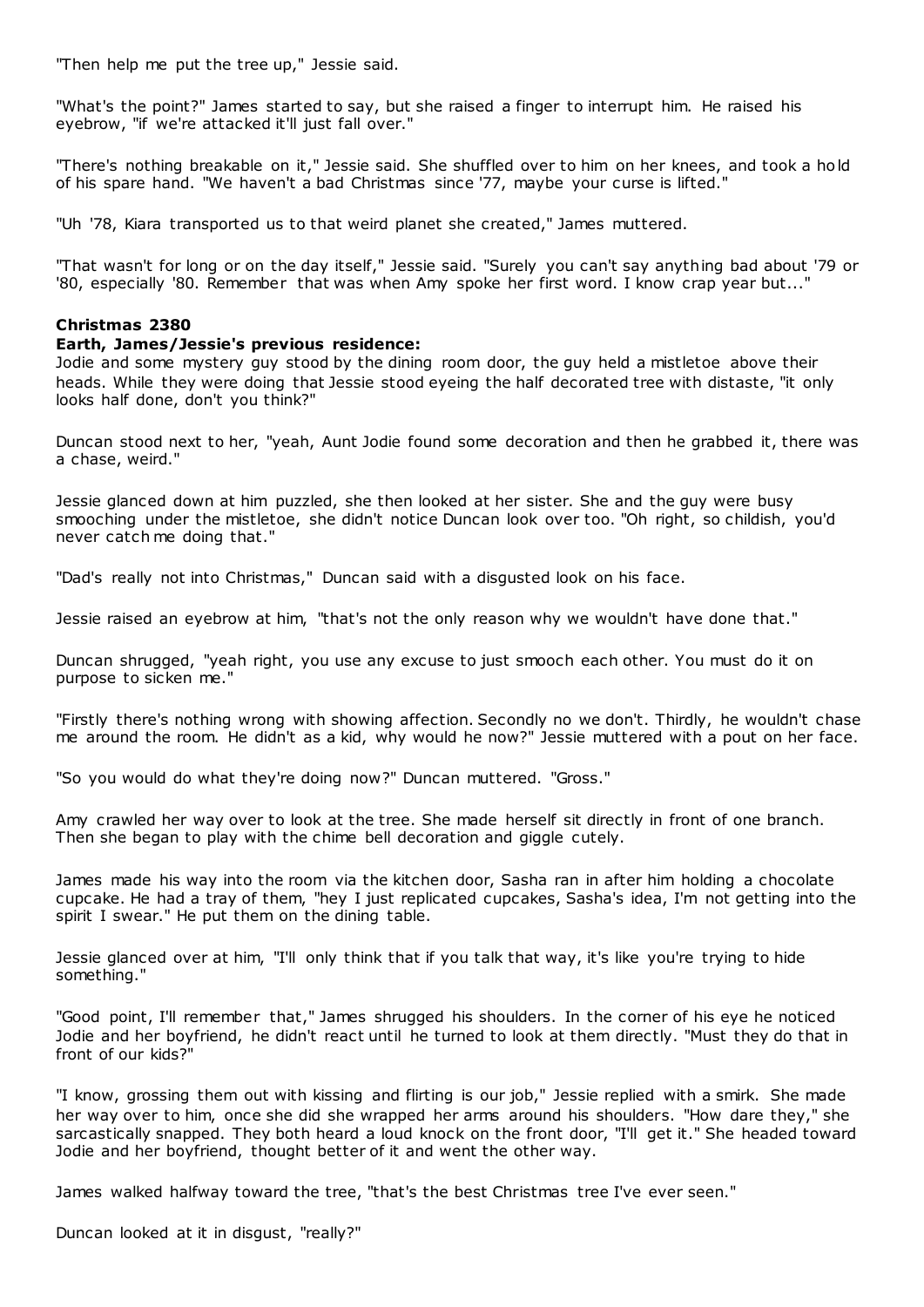"Yeah, it shows the true meaning of Christmas, I say anyway," James replied. He glanced down briefly at Duncan, then said quietly to himself, "a complete disaster."

Duncan pouted as he didn't hear him, "I know you don't like Christmas dad, you can still say stuff."

"Nah nothing, I just remembered a better tree than this one," James said with a smirk on his face. "Still it's close."

Amy squeaked in delight as she discovered a small bit of tinsel on the ground. She put it on her head, then looked up at her dad. Jodie and the boyfriend had stopped a few seconds before and were watching.

"Aaaw, if that doesn't melt that Scrooge heart, nothing will," Jodie smirked.

"All right I'll admit that was adorable, but it doesn't make me suddenly like Christmas, it just makes me..." James said. Amy then tugged on his trouser leg, looking directly up at him with her big chocolate coloured eyes. "Makes me wish we had her twin sister here as well, more than I did before," he said quietly while looking back at Jodie.

"Yeah I bet," Jodie smiled.

Amy pouted, then tugged on his leg again. Before he looked back at her she squeaked, "daddy."

He looked down at her in surprise, "did you just, you just said. You guys heard that right?"

Jodie nodded, "I did, that was so cute."

James knelt down next to her, he then gathered her up in his arms, "can you say it again?" All she did in response was reach out to touch his cheek.

"Jessie!" Jodie called.

"I'm coming," Jessie moaned as she rushed down the hallway, "what?"

"Who was at the door?" Jodie asked.

Jessie stared blankly, "carolers, now you yelled at me for that?"

"Jess, Sarah-Amy's just said her first word," James said as he stood up.

"Oh, what did she say, I can't believe I missed it," Jessie questioned.

#### **Present Day**

"Yeah I guess so," James said. "Fine, but if I break the tree..."

"You haven't done that since you were ten," Jessie smirked while shaking her head.

#### **Christmas 2359**

#### **Earth, Shield Row:**

James and Jessie's foster mum, Sarah finished decorating the Christmas tree. She backed off a metre to have a better look, a ten year old James stood nearby with a packet of crisps in hand. "What do you think?"

"It looks like a tree," James muttered in response. "With lights and crap on."

Sarah raised an eyebrow on him, "must you say that every year?"

"Why not, you have trees, stupid mince pies and Santa lists every year," James replied, he stuffed more crisps into his mouth.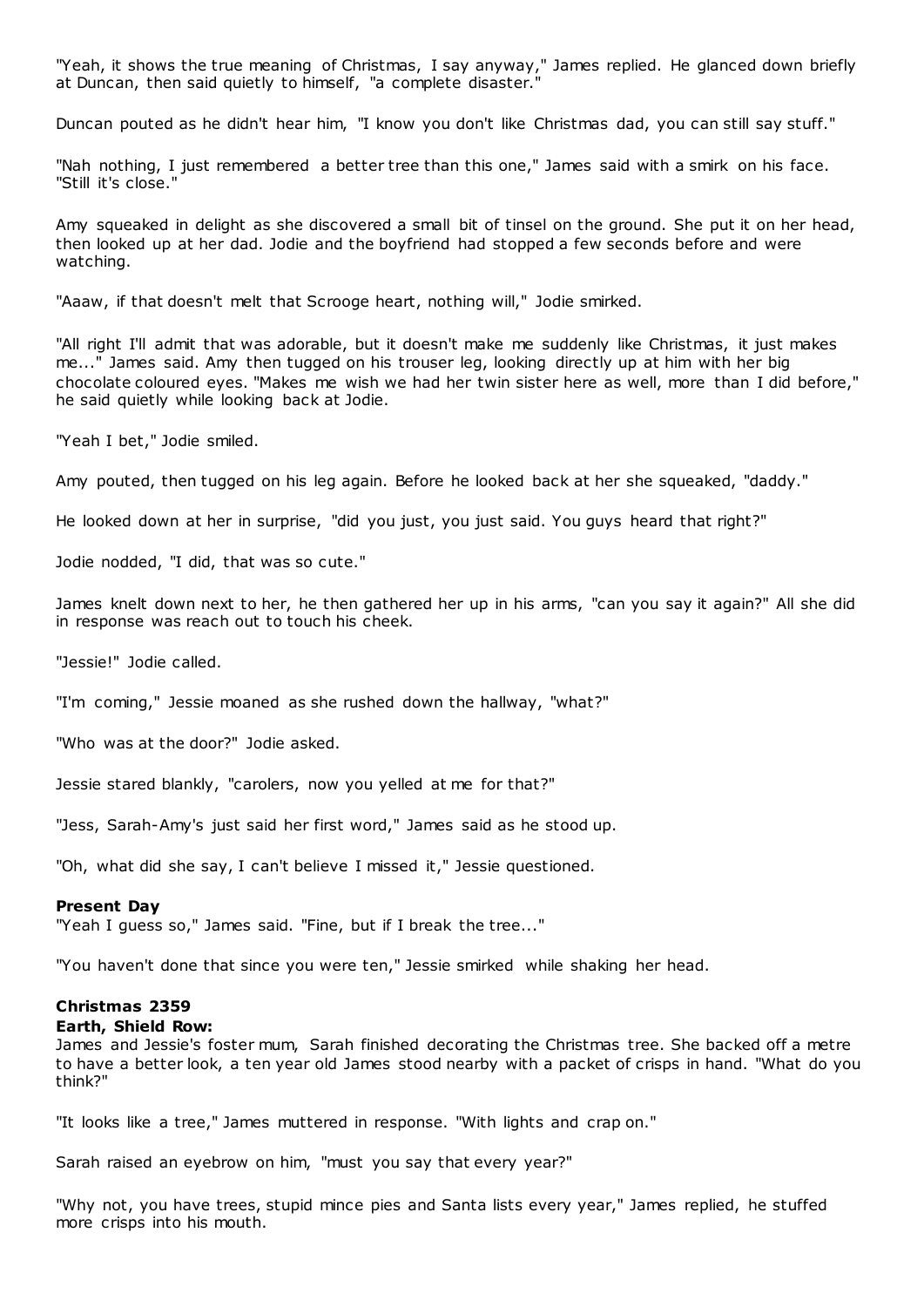Sarah sighed, "I really wish you'd let yourself like Christmas sometime. I'll tell you what, next year I won't bother getting you any presents. I'll tell Jessie that you were just bad all year, and Santa didn't bring you any."

James frowned and tilted his head to the side, "you know what I just thought of."

Sarah groaned as Jessie walked into the room, neither noticed her. "What, is it something that doesn't make sense with the Christmas story? Or is it the mistletoe?"

"No, you can mix Santa's name around to spell Satan," James replied.

Jessie giggled, "maybe they have the same parents."

Sarah glanced at her, "don't listen to him sweety, he's just being Scroogy again."

"Mum, I stopped believing in Santa when James and I caught you putting the presents under the tree," Jessie said.

"All right fine," Sarah sighed. She walked toward the kitchen, "I'm making those 'stupid mince pies' if either of you want any." She disappeared from sight.

"Nah, I'd rather have those candy canes on the tree," James said.

Jessie squinted her eyes at the tree, "are they real or just pretend?"

"Only one way to find out," James replied with a smirk on his face. He walked up to the tree. He tried to take one of the candy canes off one of the branches but it was stuck, he pulled at it but the tree started to topple over.

"Um, you should stop that," Jessie stuttered nervously.

James stopped but he hadn't realised the branch he had a hold of had snapped off. "Ok maybe they come attached to the tree already." He turned his head and noticed the branch, "oops."

"Looks like Santa won't be visiting you this year, but Satan will be," Jessie smirked.

James smiled nervously, "yeah, well it could have been worse. The tree could have..." On cue the tree fell over in his direction, he quickly got out of the way though. "Yeah, did I tell you I'm moving out?"

Jessie stared at him and the tree with wide eyes, "there's still only two people you haven't blamed something on yet. There's me and gravity, take your pick."

James thought about it for a second, "stupid gravity."

"Good call," Jessie nodded her head.

### **Present Day**

"Yeah but it could still happen," James said. "I haven't put up a tree since, Jodie and her current boyfriend put up last years, and we haven't had a tree in our quarters, well ever."

"So you'd let your four month pregnant wife put up the tree on her own, and three young children help her put on the decorations, while you just sit there?" Jessie questioned.

James groaned as he stood up, "you really know how to break me, don't you?"

"That's what wives are for," Jessie smirked. She shuffled back to the box, then started lightly throwing pieces of tree on to the ground. James knelt down beside her. She stroked his upper arm. "Oh come on, it won't be that bad. I really wish you'd let yourself enjoy Christmas for once."

"I'll try, I did last year," James said.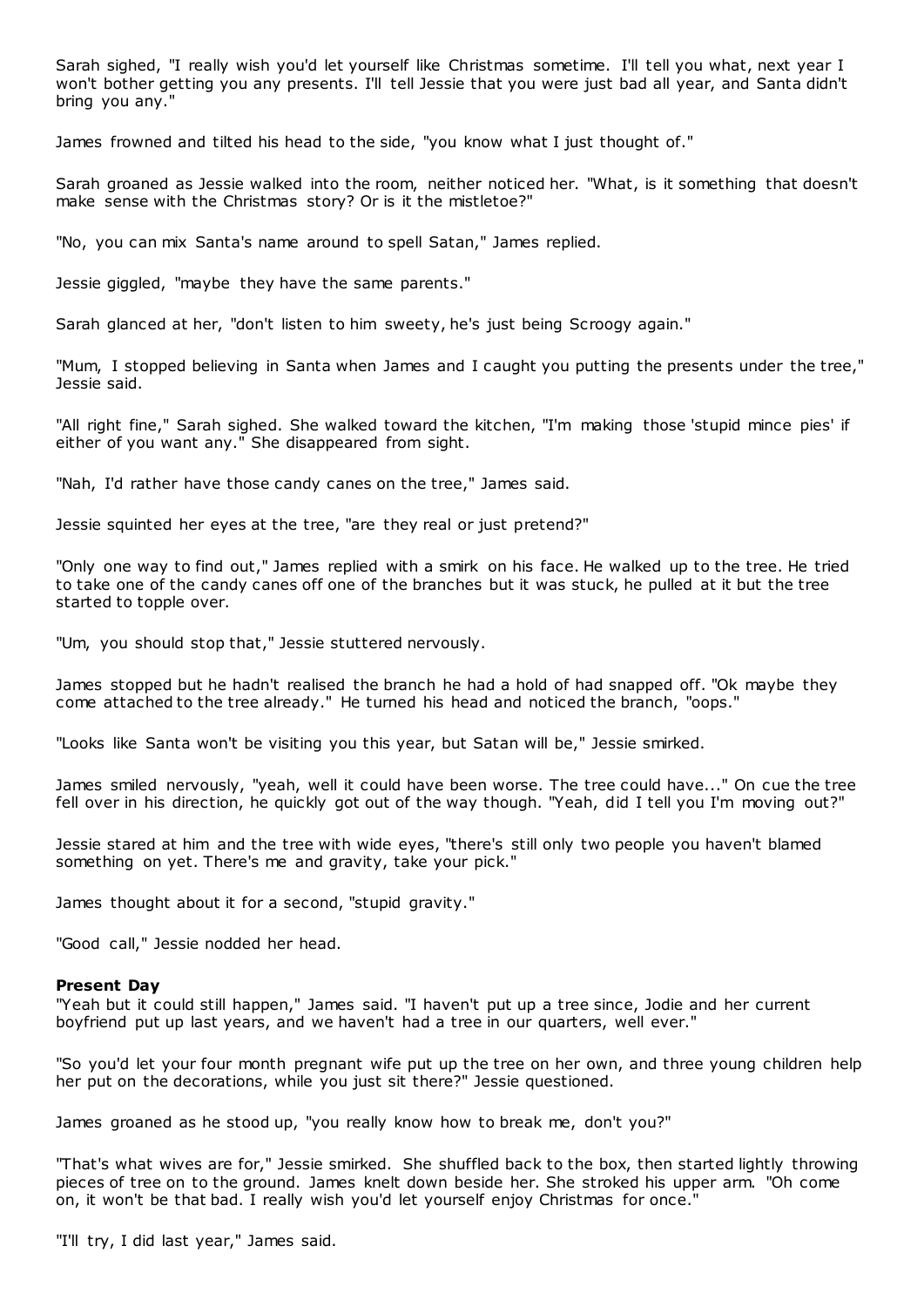Duncan ran in from his bedroom, holding a padd in his hand. "I did it." He handed it to James.

"What did I say you have to do in return?" Jessie asked.

"Um, be good until and on Christmas," Duncan replied.

"And?" James questioned.

"And not tell the kids in the nursery that Santa isn't real," Duncan replied. Jessie patted him on the head gently. "What about Sasha and Amy?"

"They've been told too," Jessie replied.

"Yeah but Amy's a blabbermouth," Duncan said.

"She'll not tell, she doesn't even talk to the other kids that often. Besides I promised you all a nice extra present on Boxing Day if you don't," Jessie said.

"What is Boxing Day anyway, do people just fight all day?" Duncan asked.

"Well it's either that or it's a day when all the bad kids get put in a box, or their toys do," James replied with a smirk.

"Don't tell me, your dad did one or both," Jessie said with a raised eyebrow.

"On my second Xmas yeah, just the toys were boxed though," James replied. "I wouldn't have put the other option passed him though."

"You won't put all of my presents away in a box, will you?" Duncan pouted. Jessie smiled and shook her head as she placed her hand on the side of his face.

Sasha ran in with her own padd, "daddy, why does Dunc an have to be in our class?"

"It's only cos his teacher thinks he should work in the fortnight before Xmas, we don't," Jessie replied.

"Yeah especially for the last week. Parents just take the kids to the nursery to be looked after while we work, and not really be taught. On Earth Duncan would have been off for the second week, it's easier if he just goes to the nursery this week," James replied.

"Oh ok," Sasha pouted.

"I don't smell do I?" Duncan muttered as he stared at her.

Sasha shrugged, "no, we just already have a lot of bad kids."

"Sasha's one of them right, oh more presents for me right?" Duncan said.

"I'm never bad," Sasha mumbled.

Jessie shook her head, "you're all getting the same amount of presents, don't be silly Duncan."

"But I'm gooder than him," Sasha pouted. She handed James the padd in her hand.

"Yeah but we don't believe in the whole 'bad kids get no or less presents' thing," James said.

Jessie smirked, "only cos he wouldn't have gotten anything every year as a kid."

"I'd argue but it's very true," James nodded.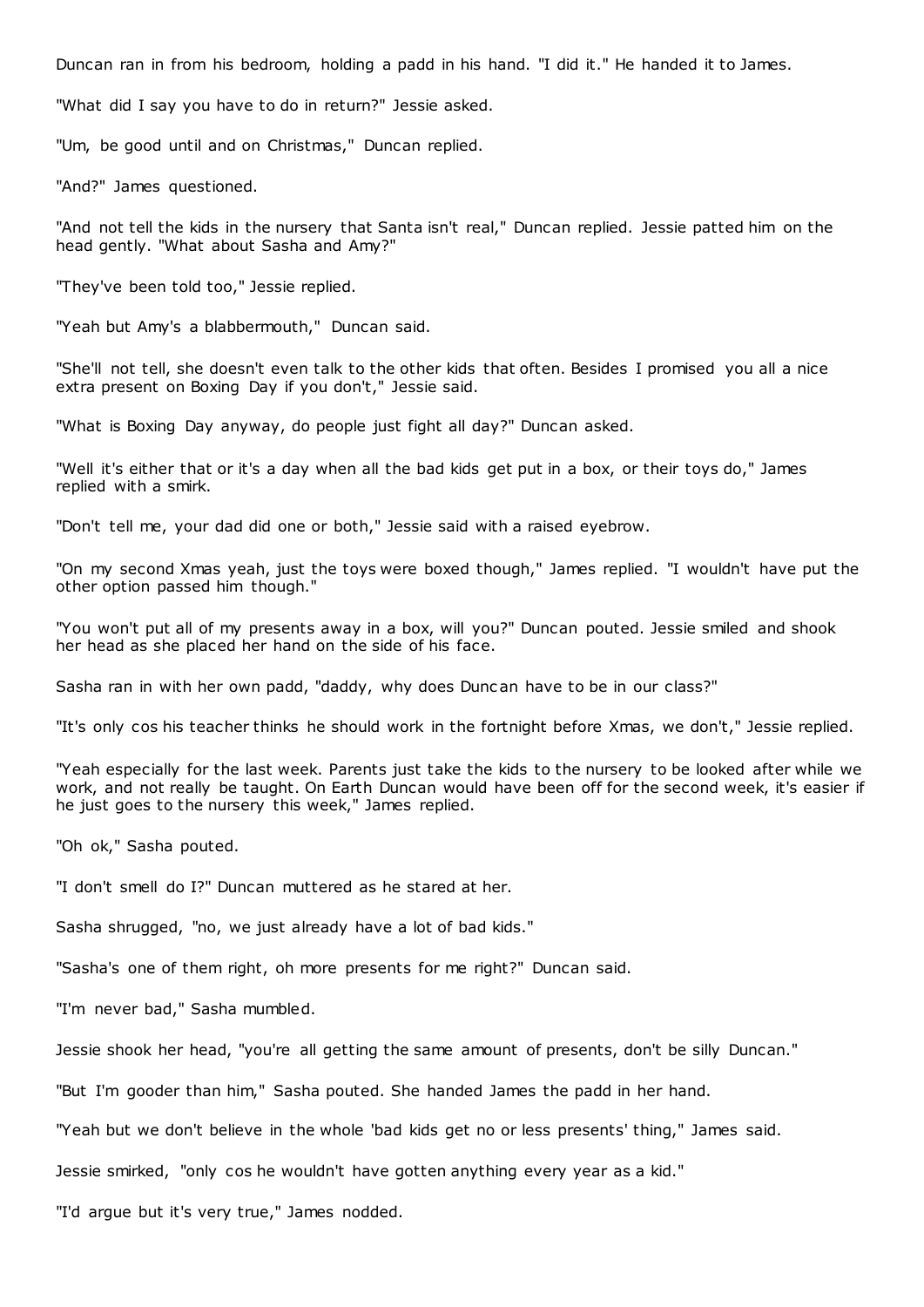"How's Amy doing her list then, she can't use padds?" Duncan asked.

"Oh she's doing a list via the computer over there," James replied, pointing at the desk. Sure enough you could see Amy's little blonde head behind a computer, only just. "I just told her to press a certain button if she wants anything, it goes through a catalogue of stuff."

"She'll be there all day, and it would take a month to go through it," Duncan said.

Jessie raised her eyebrow while reading his padd, "uh huh, just like a certain boy I know and love."

"What, I didn't put that much," Duncan innocently said.

"You're not getting any weapons so that'll cut down the list," Jessie said.

James tried not to laugh, "you're supposed to avoid telling them what they can't or will not get, not lie to deceive them."

Jessie stared at him, "sixteen, no younger." Duncan pouted. "I know you had some when you were fourteen, nearly fifteen, but he won't."

"I was ok, it's not like I accidentally cut myself or others," James said. "Duncan's smarter than me." Duncan's face lit back up.

"Don't encourage him," Jessie said with a small smile. "The Chosen's before you were long dead before you were even born right? There were no naturals around surely. This time around you'll be here, he doesn't have to rush into the job."

"I know, but he'll need training with the weapons eventually, before going out," James said.

"Damn it you're right," Jessie grumbled. "Ah ha, he shouldn't be allowed to slay until he's the age you were when you stopped being reckless. So twenty three, twenty four."

James narrowed his eyes but just mockingly. "Hey I wasn't constantly reckless before then."

Jessie smirked at him, "if you say so. You must have agreed then anyway or you wouldn't have given it up, excluding dire emergencies for what, four years?"

"So, when can I have weapons?" Duncan asked.

Both James and Jessie answered differently at the same time. Jessie answered, "twenty three, or two."

"Eighteen," James answered. The couple stared at one another.

"I like dad's answer better," Duncan said.

Jessie sighed, "of course you do."

#### **The nursery:**

All of the children sat facing the front on a big mat. Poor Duncan looked a little out of place because of his height, even while sitting the oldest child looked tiny next to him.

"All right children, we've got two weeks and as it's Christmas, I thought we'd do a nativity play," the teacher named Jacqueline said. Everyone groaned. "No it'll be fun, I've already made the stage and sitting area on the holodeck."

"Crap, can I go back to school?" Duncan asked.

"You'll still have to be here next week while everyone will be rehearsing. You'll be left out then," Jacqueline replied.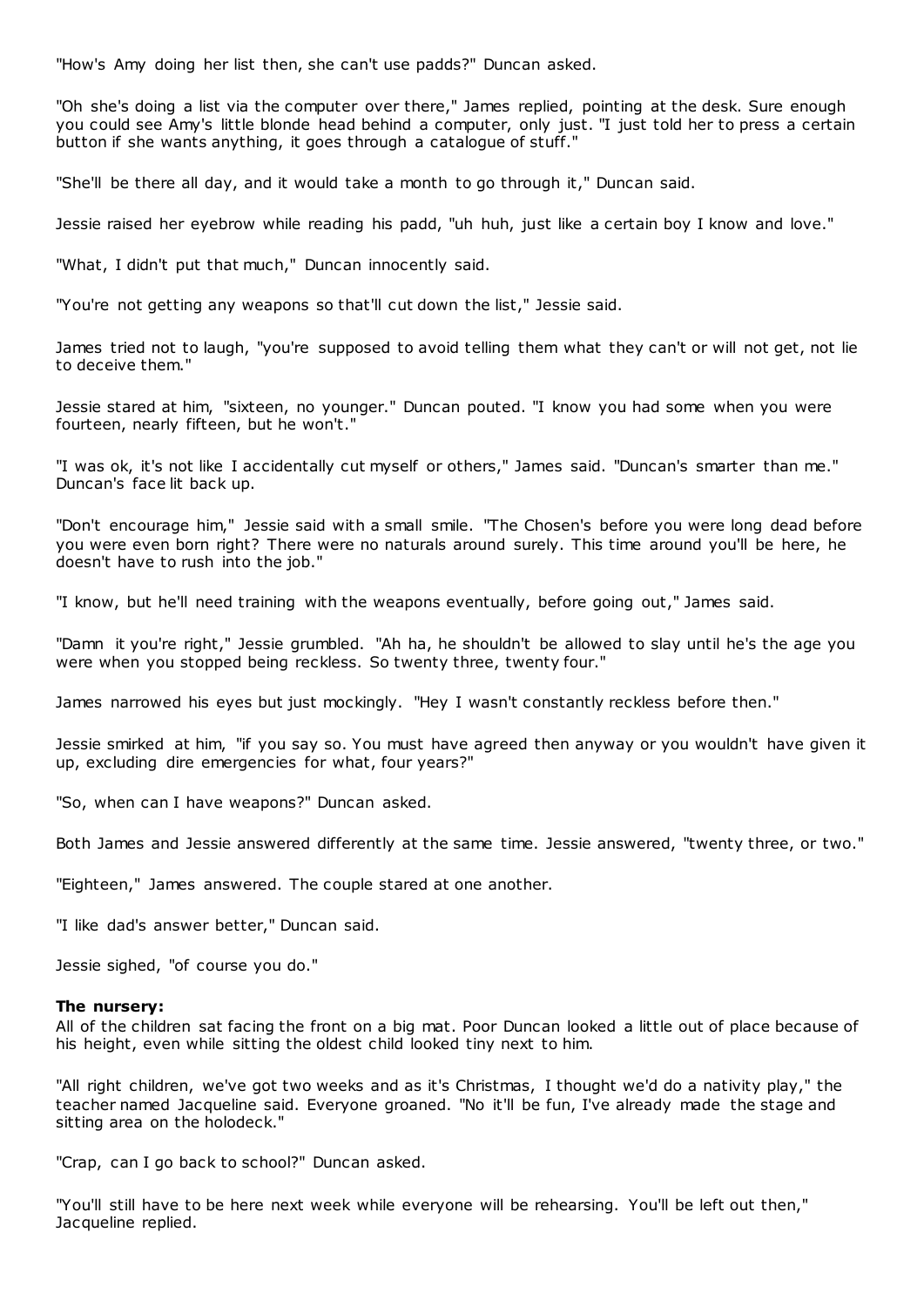"I don't mind, that's ok," Duncan said. All the other kids stared at him. "What?"

"Sorry Duncan, we need all the kids we can get for this," Grace sighed.

"Crap," Duncan grumbled.

"Joan, we should tell them what parts there are before the auditions," Grace said quickly.

"Yes yes," the third teacher muttered. "But it would be a better idea if each child auditioned for four parts, it's easier if they didn't know too much about who they're auditioning for. It's fairer too."

"That's the opposite of fair," Jacqueline shook her head. "But it'll have to do considering we don't have many children."

"So, let's get going. The date is next week, we've got just over a week to create a masterpiece," Joan said.

# **Later**

### **Holodeck One:**

A basic stage was set up in a large school assembly hall. All three teachers stood on the stage with piles of padds in their hands.

"All right first we need to vote for the part of the lead angel. Traditionally all the boys in the class vote for who they think is the prettiest of the girls, the leader is always the prettiest," Grace said.

"That's just discrim... whatever, I bet she's the dumbest too," Duncan said.

Joan ignored him, "Grace, the padds." Grace stepped down, she handed padds to all the boys. "When you've chosen give them back to me." Most of the boys looked around at the girls, fiddled with the padds. All but Duncan and one nameless boy handed them back.

"What's the matter you two?" Grace asked.

"There's twins," the nameless boy moaned. The two identical blonde girls glanced at each other.

"Then choose who'd be more suited for a lead role," Grace said. "Duncan?"

"This is stupid," he muttered. "Two are my sisters, it's sick."

"Then choose from the others," Grace sighed.

"Ok who do I hate," Duncan said to himself. He looked around the class at the girls. One of the twins twirled her hair in between her fingers, her sister sat quietly looking around at the other children fearfully. A girl close to Amy's age sat in front of them, pulling her older sister Linsey's hair. She turned back to slap her lightly. Duncan handed his padd back to Grace.

She looked through every padd. "Votes are counted. The angel will be played by... Sasha."

Sasha widened her eyes, pouting her lips. "Uhoh."

Duncan pulled a face, "this play is really going to suck, she's never going to do it."

"We'll see," Jacqueline muttered.

### **Later:**

Johnathan and one boy stood side by side, by the left of the stage. Carl was in the centre reading from a padd. Sasha on the right looking very nervous. Everyone else were sitting in seats .

"Now thanks to you we believe in good will, and oh god who wrote this?" Carl muttered.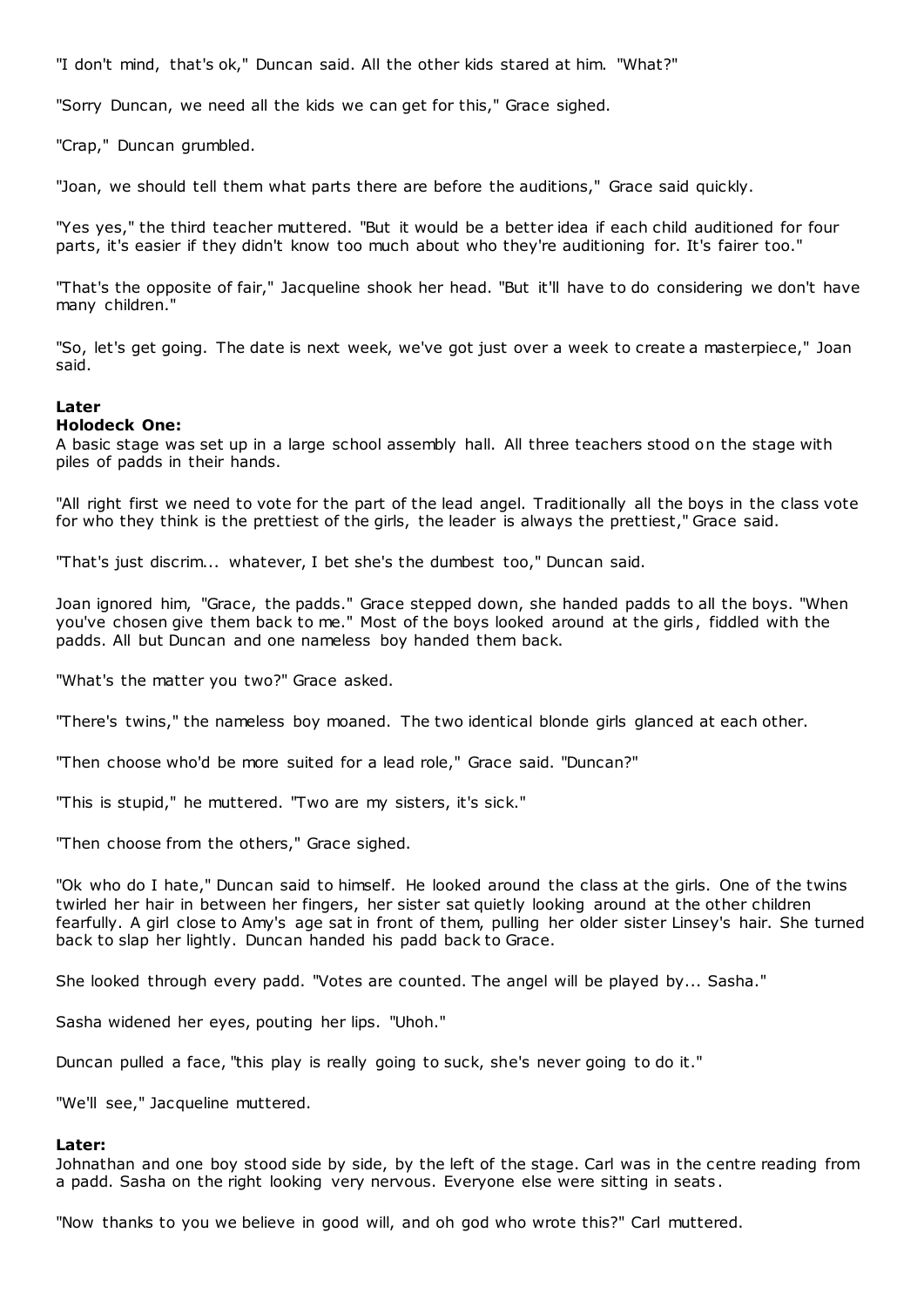"I don't know, can you finish?" Jacqueline groaned.

Carl rolled his eyes, "good will and the benefits of sharing, and uh thankfulness of the season. Ugh can I audition for the "good guy"?"

"Ricky? Go right ahead, that's two," Joan sighed.

"Ok uh hum. I bet he hasn't learned a thing. Still thanks for um," Carl said, squinting his eyes at the padd. "Making fools out of Ashley and the others."

"Carl can you at least read the lines with enthusiasm," Grace smiled.

"He's three, not an actor bucking for an Oscar," Jacqueline said.

"I know that, but just a little enthusiasm is all I ask. It's just a bit of fun," Grace sighed. "Next."

Carl glanced at Sasha briefly with a pout on his face, she looked relieved. "But I wanna try the next line."

"Sorry, Johnathan it's your turn," Grace said. Carl continued to pout and stormed off the stage.

Johnathan walked over to take his place. "Ok he hasn't learned a thing, still uh thanks for making fun of Ashley and co." He turned toward Sasha and stepped closer. She screamed then ran off just as he pretended to raise something.

"What, I wasn't going to," Johnathan nervously muttered, glancing around. His eyes met with Duncan's, he smiled and did a little slow wave at him while raising an eyebrow. "Um, I need to go to the loo."

"Ok, go on," Grace smiled. Johnathan ran off as quick as he could.

"I wasn't going to until later anyway," Duncan shrugged his shoulders. He moved his glance at Carl, he grew nervous.

All of the children sat in the chairs, while the teachers sat on the edge of the stage facing them.

"We should pick who's playing characters in the Jesus part of the story, you know Joseph, Mary," Grace said.

"What kind of dumb name is Joseph?" Duncan muttered.

Grace glanced at him looking worried, "haven't your parents told you the Christmas story?"

"No, why should they?" Duncan pulled a face.

"You have to know the story, even the basic version if you celebrate Christmas. Otherwise what's the point," Grace said. "Aren't your parents Christians?"

"Our mummy's a witch and dad..." Amy blurted out.

"That's a big no then," Jacqueline smirked.

"No dummy, she just didn't get the question," Duncan said. "What's a Christian?"

Grace looked like she was close to fainting, Jacqueline and Joan smirked at her briefly. "Oh don't worry about that kids, Miss Grace is an avid Christian," Joan said. "Oh and Duncan, it's a name for the people who believe in a certain religion."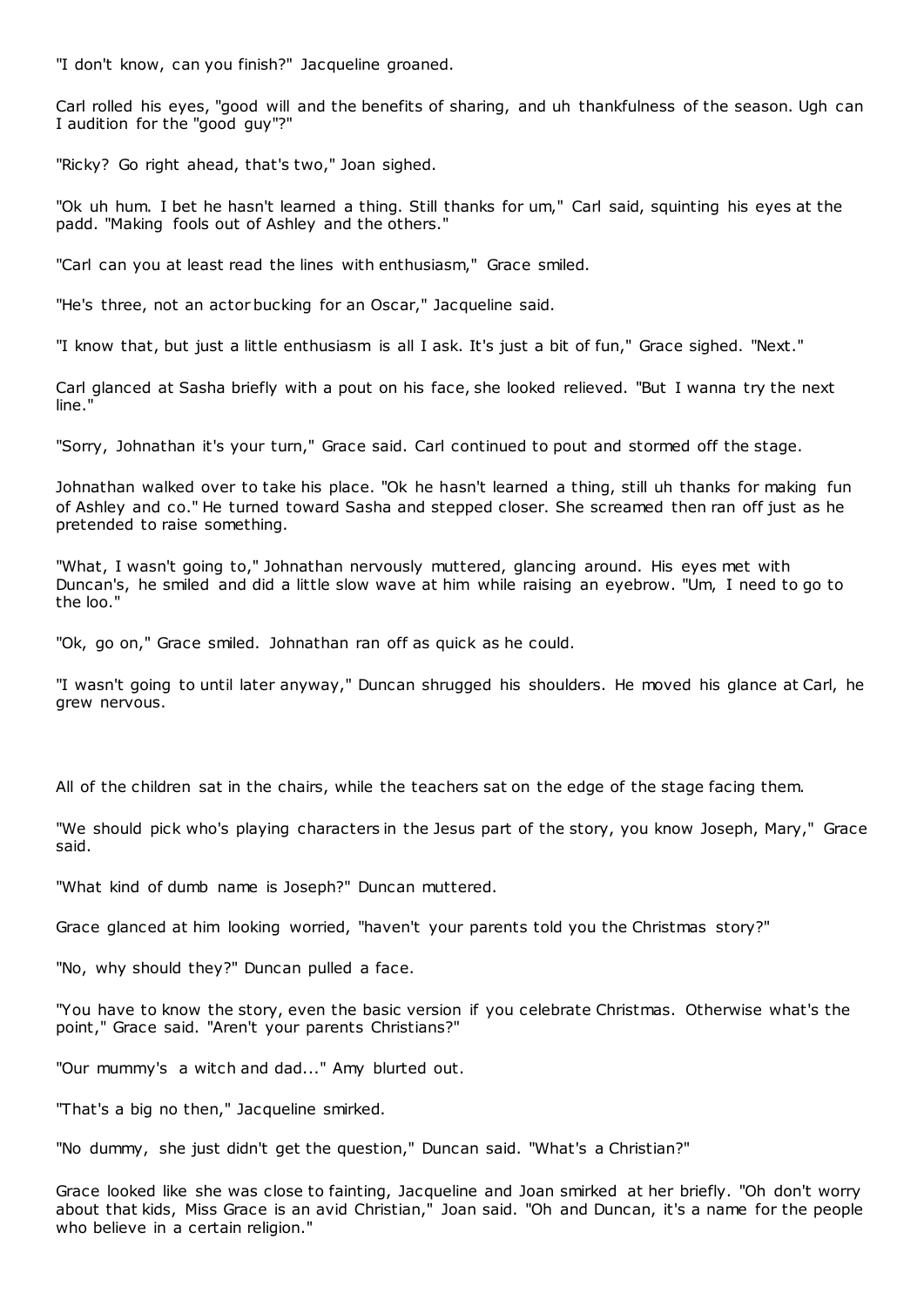Amy looked confused, "they all follow people called Christian or Chris?"

"No, no," Grace shook her head. "Where did it all go wrong?"

"Grace take a deep breath, it doesn't matter. Not everyone follows the same thing," Jacqueline said.

Grace groaned. "Ok fine, what do I expect from children raised by a witch and, what was the dad again?" she muttered quietly so only the other teachers could hear.

"She didn't say and I think you shouldn't know either," Joan muttered. "Anyway you don't have to be a Christian to celebrate Christmas really, so don't let her try to convert you or anything."

"Now Mary and Joseph don't really speak any lines, there's the three kings who sing, shepherds, you don't have to be a boy to play those, Mary and Joseph should still be played by a boy and girl though," Jacqueline said.

"Yes so if you want to sing a part, queue up by the stage," Grace said.

"What do we have to sing?" Linsey asked.

"Anything for the audition. Why doesn't everyone have a try," Grace replied. Most of t he kids groaned in disappointment.

#### **Later:**

Duncan stood in a huff on the stage, arms folded tightly.

"Come on, just sing a little bit. Why not Jingle Bells," Joan said.

Duncan sighed, "ok fine." He cleared his throat, then started to sing but quietly. "Jingle bells, Neelix smells, Tom Paris laid an egg." Miral and a few others giggled.

"That's enough," Grace butted in. "Next."

Duncan glanced to his left and laughed, "good luck." He rushed to his right. Amy shuffled over to where he had been standing before, with her eyes wide and pouting her lips.

"It's ok sweety, I bet you have a lovely sweet voice," Joan said.

"No," Amy squeaked.

"Aaaw, of course you do. Just one line," Grace said.

"She should just sing with someone else," Jacqueline whispered to her. "She is a bit young after all."

"Ok, why not just sing the words 'Away in a Manger'," Grace said.

Johnathan began singing from off stage, "away from a manager, can't sing in tune at all."

"I'm done then," Amy stuttered, she rushed off.

"Johnathan, you go too," Grace sighed.

"Aaaw shame," Johnathan muttered, he followed Amy to the other side of the stage.

Scott meanwhile walked to the centre. He waved at the teachers, "hiya."

"Ok honey, what are you going to sing?" Jacqueline asked.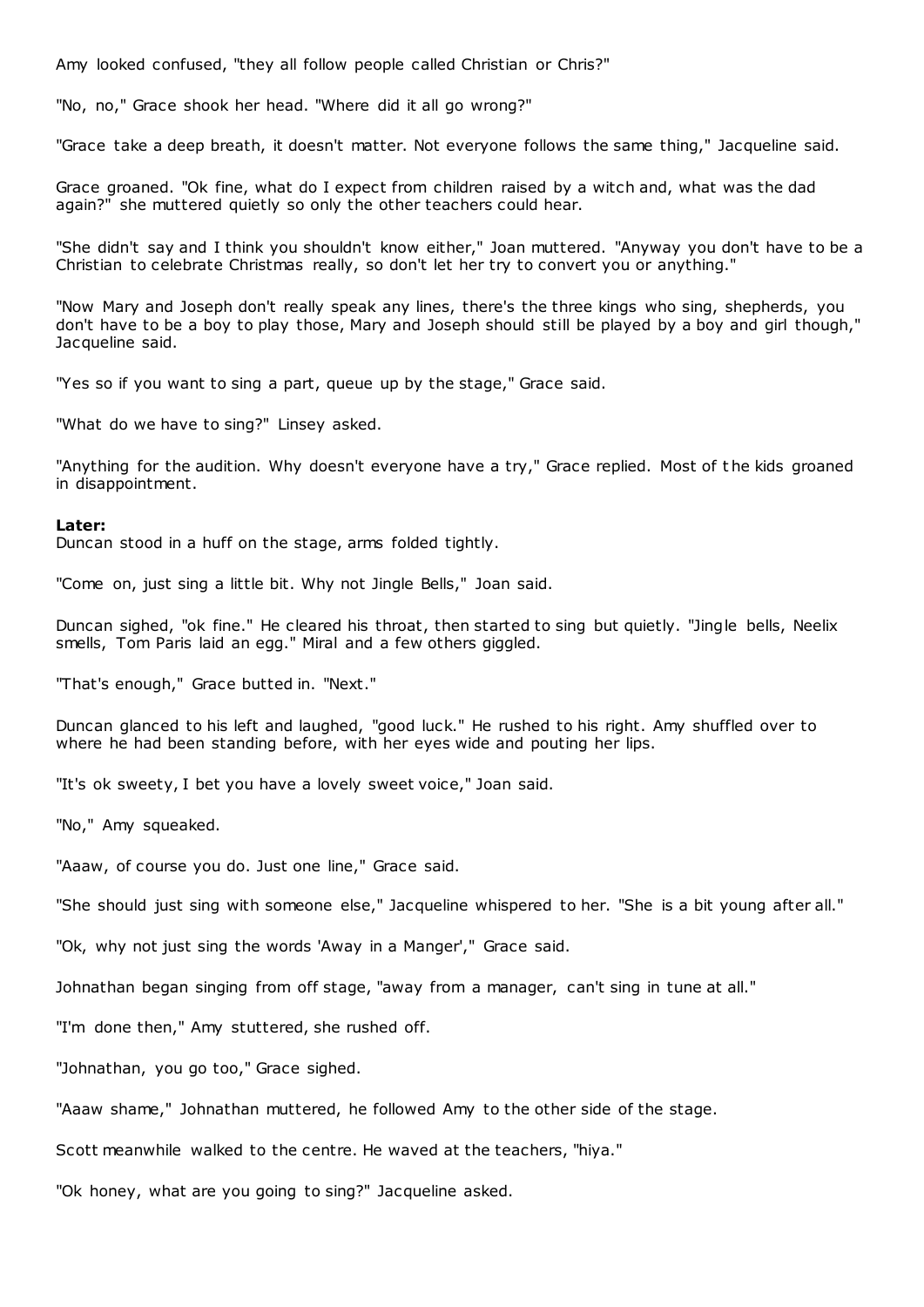"Um, jingle bells, jingle bells, singin' all the way," Scott sang, really emphasizing on the words bells and way. "Uh, um, jingle bells."

"That's ok, wrong lines but ok," Grace smiled.

"Thank ya," Scott said, he did a little bow before walking off.

Grace leaned closer to the other teachers, "he could sing a lead, he's adorable and isn't scared of the audience."

"Excellent point," Joan said.

Jacqueline nodded, "so who else do you think? Johnathan wasn't afraid either, he just needs to stop parodying songs."

"Yes same with Duncan as well. Others for sure are Heidi, Linsey and Sadie," Grace said.

"Yes yes, but the others will have to sing together during the Mary and Joseph scenes as angels or shepherds," Joan said.

"They'll be ok together, it's less scary then," Jacqueline said.

"Mary and Joseph don't really say that much, I think Joseph has one line," Joan said, glancing at a padd. "Yes he does, so even shy ones can play those two. Sasha would be perfect as Mary. Joseph I'm not sure, but someone the same age like Carl or..."

All of the children looked on, some looking really worried. A few started talking in small groups. Jacqueline stood up and clapped her hands. "It's ok children, we'll be busy deciding who plays what, you can play until then."

### **Outside the Nursery:**

All of the parents, excluding Tom and Jessie, stood outside waiting for the kids to come out.

"Have you heard about the play?" Daniel muttered.

"No, what play?" James questioned.

"The teachers are making our kids do this nativity play thing," Daniel replied.

B'Elanna glanced over with a frown, "but Miral can't even read, what's she going to do?"

"Yeah I was just thinking the same thing, Amy is only just learning. How will they read a script?" James muttered.

Daniel shrugged, "Scott's the same. He's more interested in painting everything, and stuff."

"What are you going to do if Triah is still alive and we find her?" James smirked.

Daniel grinned, "get a video camera, it's going to be a laugh."

"It's your life. Scott will be doomed to live his life full of 'look at this mess, clean it up or I will'. He'll never really get a chance to live in his bedroom to mess it up, but he'll still manage," B'Elanna said.

The doors opened. The children ran or walked through them. Amy soon attached herself to James' leg as usual, Duncan and Sasha stood next to him looking glum.

"What's the matter, did you get a 'good' part?" James asked.

Johnathan tugged on his mother's leg, "Duncan and Sasha have to kiss."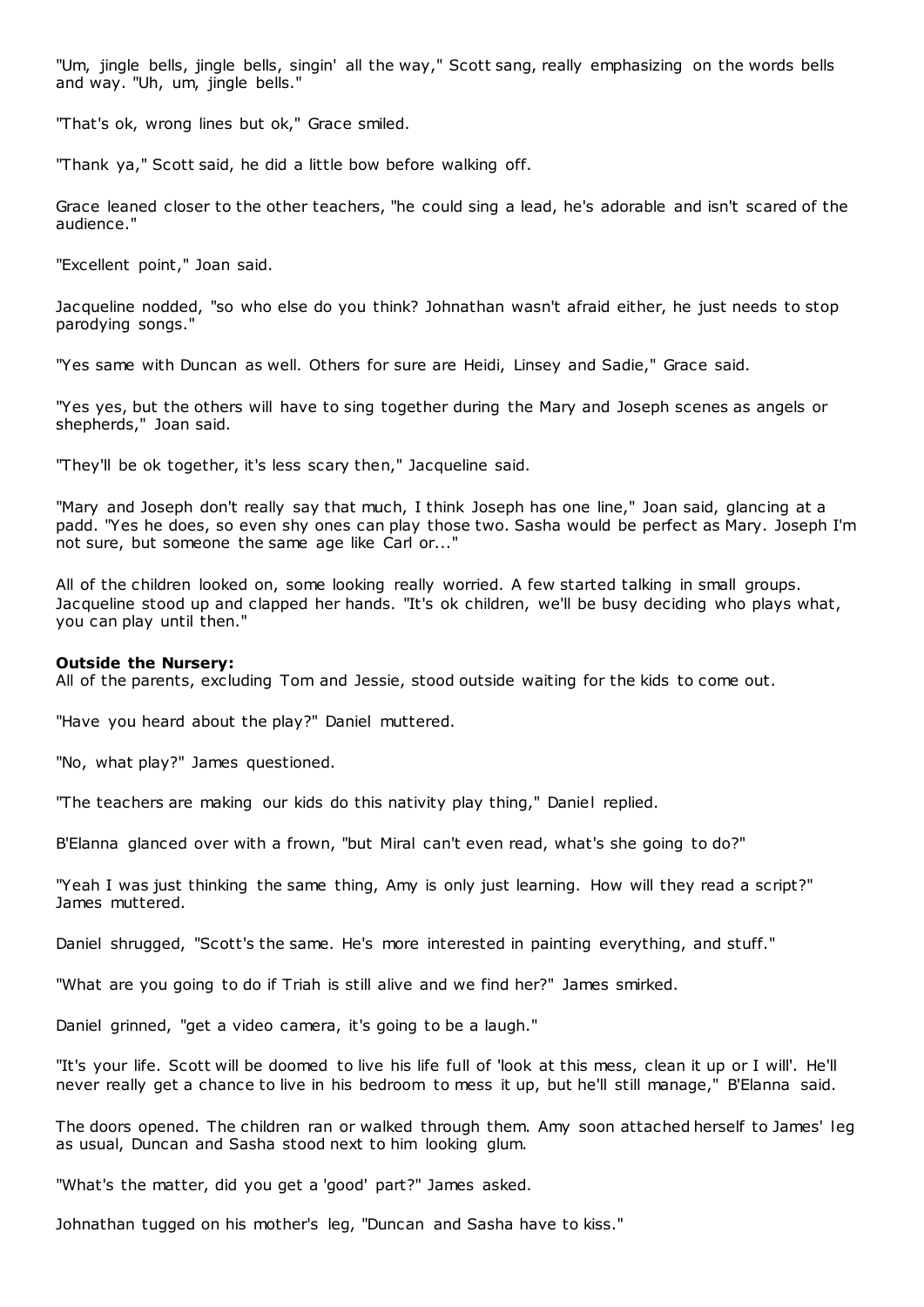"What?" both she and James exclaimed in shock.

"Well that's screwed up in so many ways," Daniel said.

Duncan glared at Johnathan, "gross, we don't. Teacher said I just pretend to."

"Uh what kind of sick nativity play is this. No kids should be kissing, even just pretending, especially siblings," James stuttered.

Amy tugged on his leg, "I'm an angel."

"Me too," Sasha replied, pulling a face.

"It's ok dad, it's just on the cheek," Duncan muttered. "My character uses a mistletoe on the lead angel."

"I'm starting to get a little deja vu here," James said to himself.

"I can help with that. You and Lena, connected to Emma, Iinan first meeting, ring any bells?" B'Elanna questioned. "Seriously what's up with your family?"

"B'Elanna, stop trying to fill Tom's shoes. It's bad enough that we have one of him," James groaned. He glanced at Johnathan too, "ok two of him. I meant the play's familiar anyway."

"It is?" B'Elanna muttered.

"Ah, oh crap," James stuttered. "Jessie and I did the same one."

"Don't tell me the rest, we got it," Daniel smirked.

"Great," James groaned. "You two have the same parts your mum and I had when we were eight."

"It's not fair," Duncan grumbled. He stared at Sasha, "it's your fault, if you hadn't kept screaming or crying with the others, we wouldn't have this problem."

"I cried with you as well," Sasha said.

"I don't remember asking for more deja vu," James muttered. "Wait, no boys got that close to her right?" All the parents of the boys overheard, they grew pale and quickly lead their boys to safety. James looked around at them, confused, "what?"

Only the loved up parents of the four girls, Holly, Linsey and the twins Britney and Heidi, remained. Also nearby was Trinity's annoying mum. She laughed horribly, "aaw I'm just as protective with my little princess." She cooed over her annoyed daughter.

"Mum stop it," she grumbled.

"Stop what sweety?" the mum asked.

"Everything. Laughing's a good start," Trinity replied.

Duncan smirked at her, "nobody touched her dad. A lot of boys wanted to, god knows why. For some reason they ran away from the stage when I was forced to audition. Teacher said it would be easier for her if I was the mistletoe kid cos I wouldn't try to actually kiss her, it's not fair."

"Actually it is. I feel better that it's you," James said. "So all the girls will be the angels, the boys the students obviously, who's doing the Jesus birth flashback?"

"Johnathan and one of the twins, the big mouthed one," Duncan replied.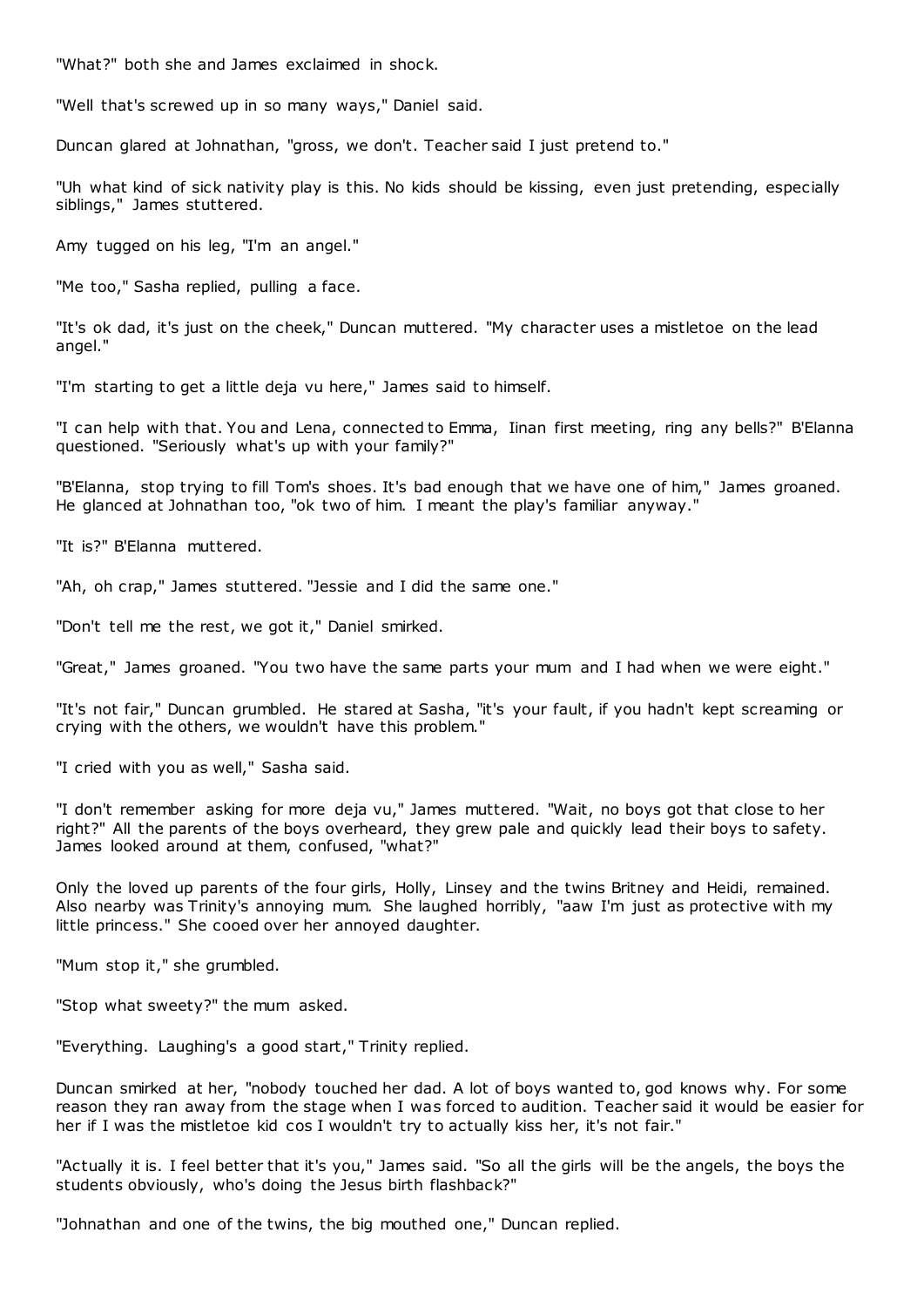Heidi pouted, "am not big mouthed."

"You so are," Duncan said.

#### **The next day The nursery:**

All of the girls stood in a line, Grace and Jacqueline wandered around them, every now and then directing a girl to another part of the line. Joan stood in front of them, she put her thumb up, "perfect."

"Ok, let's practise the song girls. The ones who can't read the lyrics just listen to the others. You can learn by copying," Grace sighed. She joined Joan's side. "One, two, three, go."

The girls, more or less started singing 'away in a manger', but at different times. Sasha and Britney appeared to be miming. Amy, Miral and Holly stood still doing nothing but look helpless.

"I think we should try it with the piano," Grace said. She went over to the electric keyboard on the nearby table. "We'll try a few times and then it's the boys time to practise. Then the older girls can teach the younger ones the lines, yes? Good."

"We need more than a week," Jacqueline sighed.

Later just the boys stood at the front of the class, the girls were nowhere to be seen this time round. Carl was reading lines while walking up to a bored looking Duncan. He tried to look menacing while doing so.

"I'd like to see you try anything, uh," he said, frowning in confusion. "Little nerd? This isn't right." He pointed a finger at Duncan, at this point he was smirking down at the boy who was half his height. "Um my back is covered, there's nothing you can do."

"Um yes there is," Duncan said, about to flick the boy on the forehead.

"Ah," Grace interrupted. Duncan pouted and lowered his hand. "That's not your line."

"So? I got the wrong part," Duncan said.

"He's right. This boy is supposed to be the smallest, an outcast," Joan sighed. "But not cos he's taller and looks a lot older."

"We should have these two swap parts. Duncan would play the perfect bully," Jacqueline said.

Duncan pulled a face, "hey." All the other boys agreed with the teacher, nodding their heads. "I'm not, you just annoy me. All I did was flick Johnathan, it's not my fault he's so light he fell over."

"Miral should play the bully, she's worse than him by far," Johnathan muttered.

"I'm not a bully," Duncan moaned.

### **Later that day**

### **James/Jessie's Quarters:**

"Am I?" Duncan asked as he stood in the middle of the living room.

Jessie sighed from the sofa, "not that I know of." Duncan folded his arms, pouting his lips angrily. "Honey, sit next to me," she said, patting the sofa space beside her. He jumped onto it next to her. "If you're anything like your dad at school then no, you're not. If you've hit someone for no reason, insulted somebody a lot for no reason, then that's another story."

"Don't think I have," Duncan said. "Does Tom count?"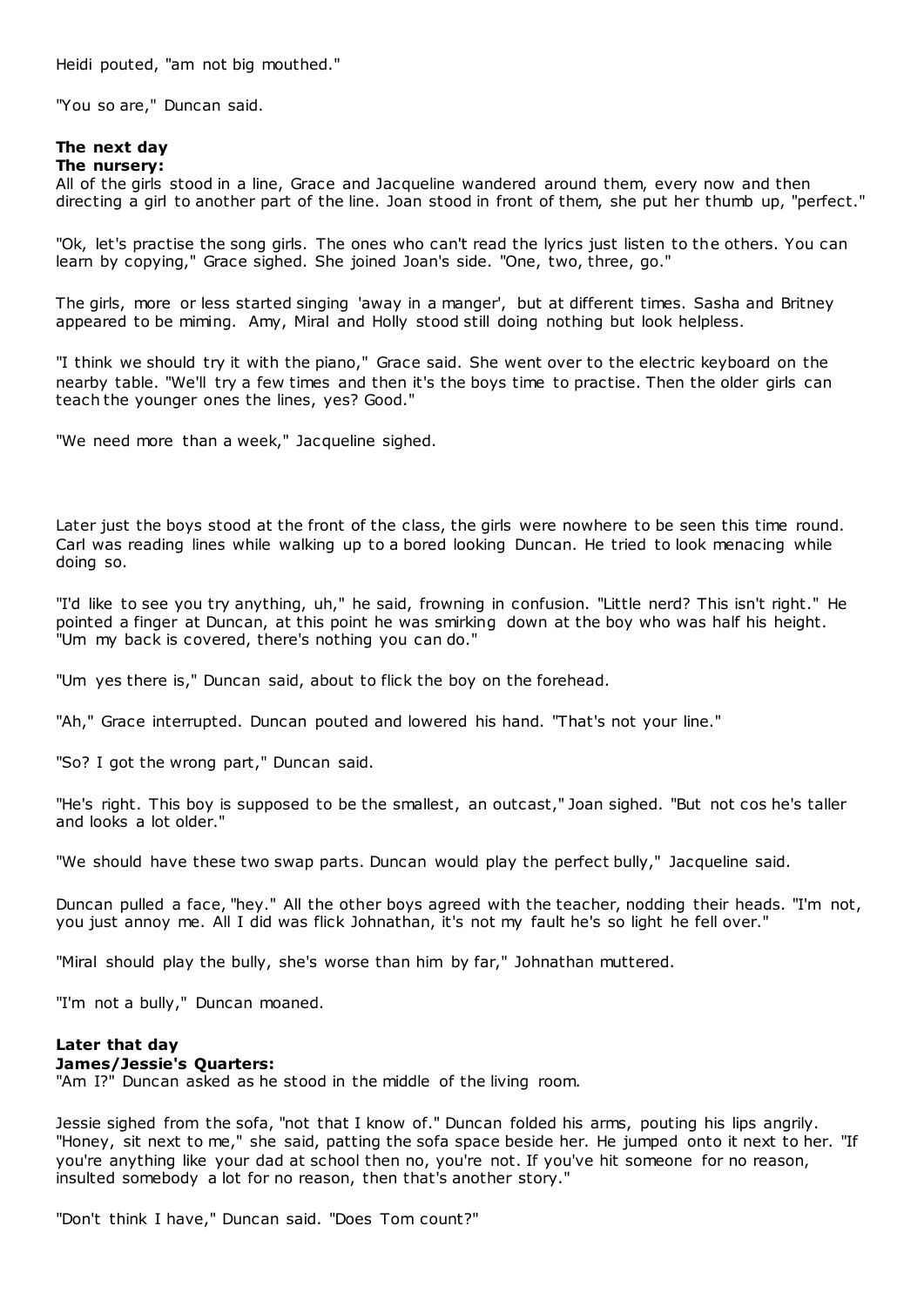"Not really, he always starts it," Jessie smiled. "It's just an acting part, it doesn't mean you're an actual good bully. If I remember right the main bully is the bigger, stronger boy. While your old part was the smaller, weaker looking one."

"Then how did dad get the part?" Duncan asked.

"Mainly because he was the only boy who didn't try to properly kiss me or make me cry," Jessie replied. "All the boys were the same age, size so."

"Yeah it's cos I stand out, I feel stupid," Duncan muttered.

"It's only for a week now, isn't it? This day and time next week it'll be over with," Jessie said.

"No, add one more day to that," Duncan said.

Jessie put an arm around his shoulders, "meh, it doesn't matter. It must be nice to stare down at all the boys."

Duncan's face quickly lit up, "yeah it's funny when Carl was trying to 'bully' me like he was bigger. He's tiny."

"Ah you see. Enjoy it while it lasts, they'll catch up eventually," Jessie smiled. "I just hope you don't end up being just my height, but not too much taller than your dad though."

"Why?" Duncan questioned.

"Cos I'm small, and tall people like Tom make me feel smaller," Jessie replied.

"Yeah but you can make him cry like a baby," Duncan grinned.

"I haven't in a while, I'm overdue," Jessie said. "Wait, which one's Carl anyway?"

"Um small kid, annoying," Duncan replied. "Sasha's age, supposedly born on the same day."

"Oh, oh boy," Jessie muttered nervously. "Only two boys were born on that day, Johnathan and the boy with that perverty father."

Duncan pulled a face, "what's your point mum?"

"He hit on me while I was in labour, your dad beat the snot out of him," Jessie replied. "Was Carl one of the boys who tried to kiss Sasha on the cheek?"

"No didn't get the chance, he wanted to," Duncan said. He grinned again, "are you thinking what I'm thinking?"

"What, the term 'like father like son' except more literal, except that you're protecting your sister not fiance?" Jessie replied. Duncan nodded. "Then yeah, but only if he tries during practise."

"But what if he tries to kiss her on the night itself?" Duncan asked.

Jessie smiled, "oh just tell the teachers I'm in charge of the seating arrangements for the audience."

Duncan looked confused, "I don't get it."

"You'll see. He'll behave, leave the rest to me," Jessie said.

### **Two nights later**

#### **The Mess Hall:**

A Christmas party was in full swing. Kids were running around, and or eating on the snack food that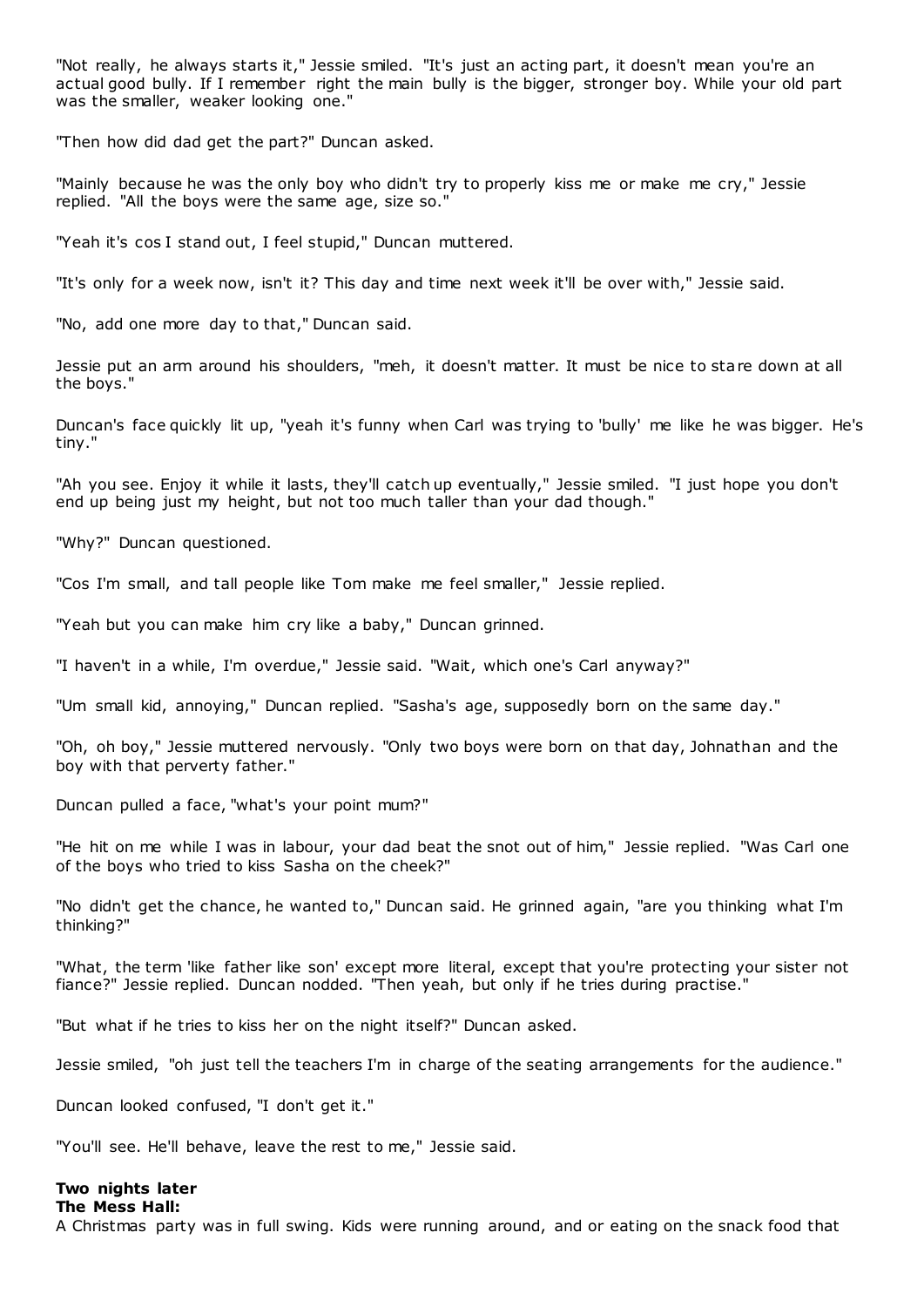were on the tables. The adults stood or sat around, most of which were obviously trying to stay sober for the kids this year.

Neelix, while dressed up as an elf, headed toward a small man-sized homemade Santa grotto in the corner. "All the kids are here now, are you ready Santa?"

"Um no, the fat cushion keeps falling out," Tom's voice said from inside. Neelix shook his head, he faced the doorway which was blocked by a door made of tinsel.

Harry and James walked nearby. "There's not many people who don't celebrate it. During the party, nativity play and the days themselves. We'll have less than a skeleton crew," Harry said.

"Well if you asked me five years ago I may have been free to help you out," James said.

"I know, I'm not asking for you specifically to cover any of those days, well except tonight. The kids are going to that sleepover while the rest of us crank the party up a notch, you know," Harry said.

"No can do, I'm one of the volunteers to babysit them," James said with a shrug. "Three of them are mine anyway so."

"Oh," Harry's face dropped. "Well all that's left is um, Chakotay to command both ships. Tom and I will be here."

"No way, he's banned from Voyager," James said.

Harry frowned in confusion," since when and why?"

"Since episode four, and why can't fully be said, this special is up in advance," James replied.

"Can't fully?" Harry muttered.

"Some I can tell. He nicked off before an important battle, tried to turn Jessie evil, worked with Damien. Should I go on?" James replied.

"No, good points," Harry said. "How come he gets the command of Leda over me then, he did mutiny against Starfleet after all."

"Cos you don't have the backbone to argue with him, especially now," James answered. "Just get Craig to watch our bridge, he's not really in the Christmas or any good spirit."

Harry clicked his fingers, "of course Craig, thanks. All we've really got left is one or two Security volunteers, Voyager's opps to fill for tonight. Christmas Day we need some people for Security, after that we're done."

"Ok Security's easy. Ylara is a BC Egyptian, she won't know what Christmas is, and our new alien Security newbies," James said.

"Right, good good," Harry smiled.

James stopped in front of him, he had to stop as well. "Ok now you can tell me. Did you forget to sort the Christmas shifts and are just making me do it all?"

"What, no, I just didn't finish in time. I really thought why should I sort Voyager's when it's your job to sort shifts out here," Harry replied quietly.

"Tom gave that job to you for Xmas, cos he knows fine well that I organise the Security ships for both by default. And we both have three children to please this time of year too," James said. "While you just sit on your ass all day, probably wondering when and if Emma will guest star in this season just so you can do that 'almost kiss her' thing."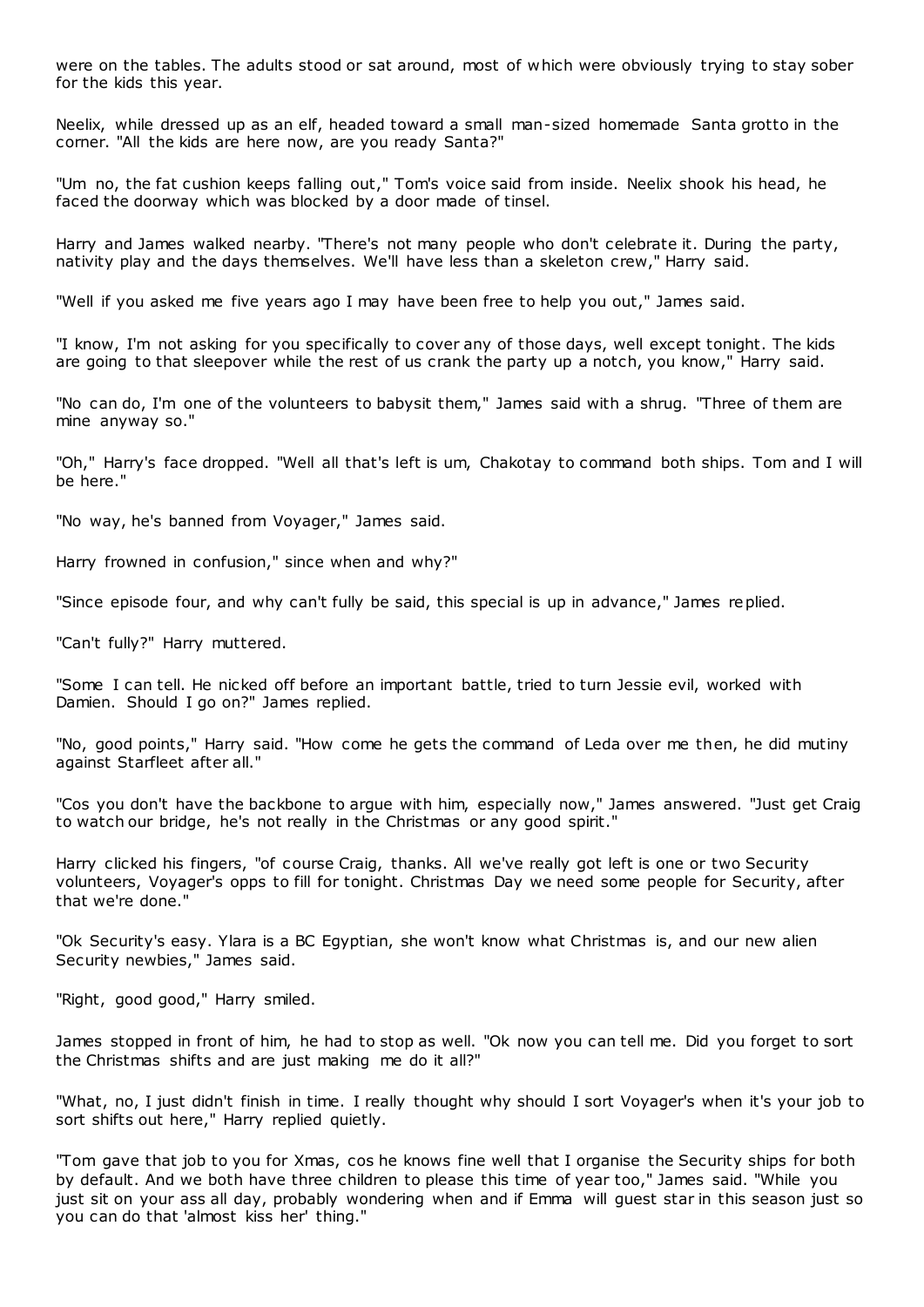Harry frowned at him, "do you practise these long insults long before you have a reason to make them?"

"Sometimes," James replied, smirking just slightly. "Actually no never, it's just easy to insult you. It has been eleven years after all."

"Swell," Harry muttered. "Still at first you had good points. You're obviously better than this than I am," he said while waving the padd in front of him like he was hinting.

"Fine but you have to take my place as one of only two babysitters for about fifteen kids," James said.

Harry turned a tad paler than usual, "no that's ok. Practise, practise ey. I need to expand skills to keep my career going, etc, bye." He rushed away. James smiled smugly to himself before heading toward one of the groups.

Neelix stepped back out of the grotto, joining Noah who was also dressed up as an elf. "Um, aren't elves supposed to be small?"

Noah shrugged, "you're small enough for the two of us."

"Never mind," Neelix muttered. "He's ready now."

"Good," Noah smiled. He clapped his hands to get everyone's attention. "All right kids, Santa's ready." Most of the kids in the room charged toward him. "Ah, you need to line up, it's ok, you'll all be seen to."

Neelix shook his head, he tried to get the kids to stand in a queue.

"We don't have to, do we?" Duncan asked while looking up at his mother.

"Well if you don't the kids might ask why," Jessie replied. She passed him a little wink, "besides, he has presents."

"Suddenly I feel like I've done this before," Duncan muttered.

#### **Christmas 2377:**

Craig looked back at Duncan. "Don't you want a present?" he asked.

"He has presents?" Duncan said questioningly. He rushed over to Santa.

"Ho ho ho, merry Christmas young man," Neelix said.

"I want a present," Duncan said.

"Now that's not polite, young man," Neelix said.

"I want a present! Give me one now, you fat  $b*****$ !" Duncan yelled.

Everyone who was watching them, immediately turned to James.

"What?" he said innocently.

#### **Present Day:**

James smirked at Jessie, "hmm I wonder why."

"Oh yeah," she quietly said.

"Who is Santa?" Amy asked.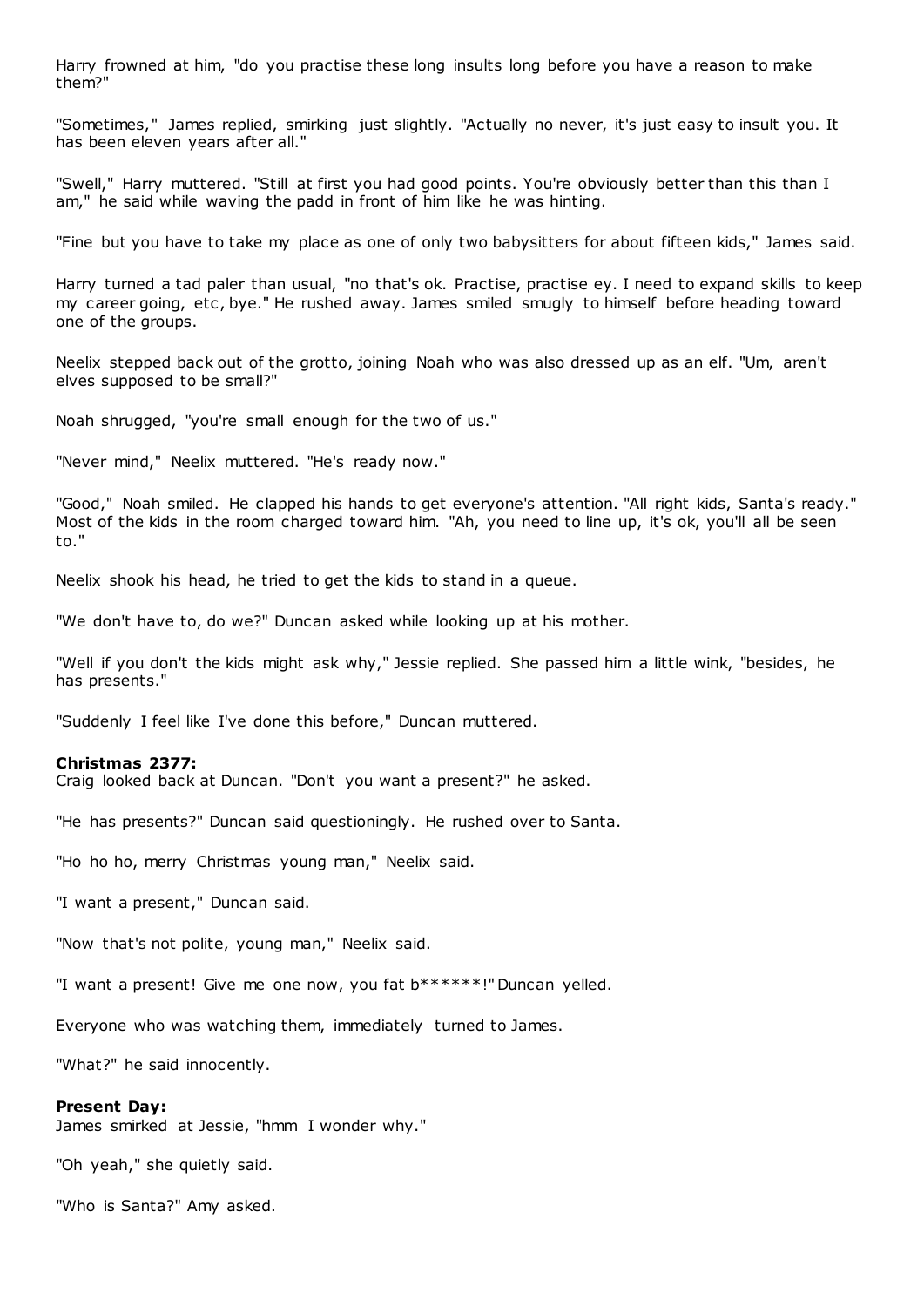On cue Tom stepped out of the grotto, with a Santa outfit on complete with a white beard, and a bigger than usual stomach. "Ho ho ho, merry Christmas," he laughed in a fake deep voice. Then a cushion dropped from his jacket, reducing his stomach size. The kids laughed, some pointed too and a lot of the adults just smirked in his direction.

"Oh, Santa's been on a diet this year," Tom laughed awkwardly, still using his fake voice. "I was worried you little ones wouldn't recognise me, ho ho."

Sasha giggled while Amy looked on with fear in her eyes, she clutched James' leg tightly. B'Elanna then stood beside them. "There's always one, isn't there. Though it is better than your eldest swearing abuse."

"I didn't do that," Duncan said. "Don't remember."

"Funny, he kinda did before," James said quietly to Jessie.

Jessie hid her smirk behind her hand, "no you wouldn't Duncan, you were only eight months old."

"I bet you do remember," Sasha said.

Heidi poked Tom in the leg, "weren't you a lot shorter last time, and every year before that?"

"Oh ho ho ho, Santa has a lot of magic powers," Tom laughed. "I kept meeting one handsome dad who was a lot taller than me, so this year I thought I'd try to match him."

B'Elanna rolled her eyes, "and funnily enough he isn't here this year."

"You don't stink either," Britney quietly said. Neelix looked a bit hurt, he turned his back away to hide it.

"Santa scary," Amy mumbled. She looked up at her dad, "is he a demon, can you kill him?"

"No honey he's not a demon, sadly," James replied as he knelt down next to her.

"But that hasn't stopped him trying in the past," Jessie smiled. B'Elanna nodded.

Carl cocked his head to the side, "are you gay?"

Tom stared blankly at the boy, "why would you ask that sonny? Santa has a wife, a very gorgeous one at that."

"You said one dad was handsome," Carl replied.

"I was just complimenting the nice man, he was one of the best dads I've met in a while," Tom said. "Ok elves, the chair." Noah smirked at him, he pushed a chair up to him. Tom sat down on it, "now who's first?"

The loved up parents of the Holly, Linsey and the twins glanced at each of their children. They chose Holly, her mum picked her up and handed her to Tom. He sat her on his left leg, "now w hat's your name young lady?"

"Holly," she replied. She grew a little interested in his fake beard and began playing with it.

"What a pretty name you have, ho ho," Tom laughed. "Now tell Santa what you'd like for Christmas."

Duncan squinted his eyes toward Tom, "I'm trying to figure out who it is. The elf's Neelix so it's not him."

"You'll probably know when you get closer, just don't yell it out," Jessie said.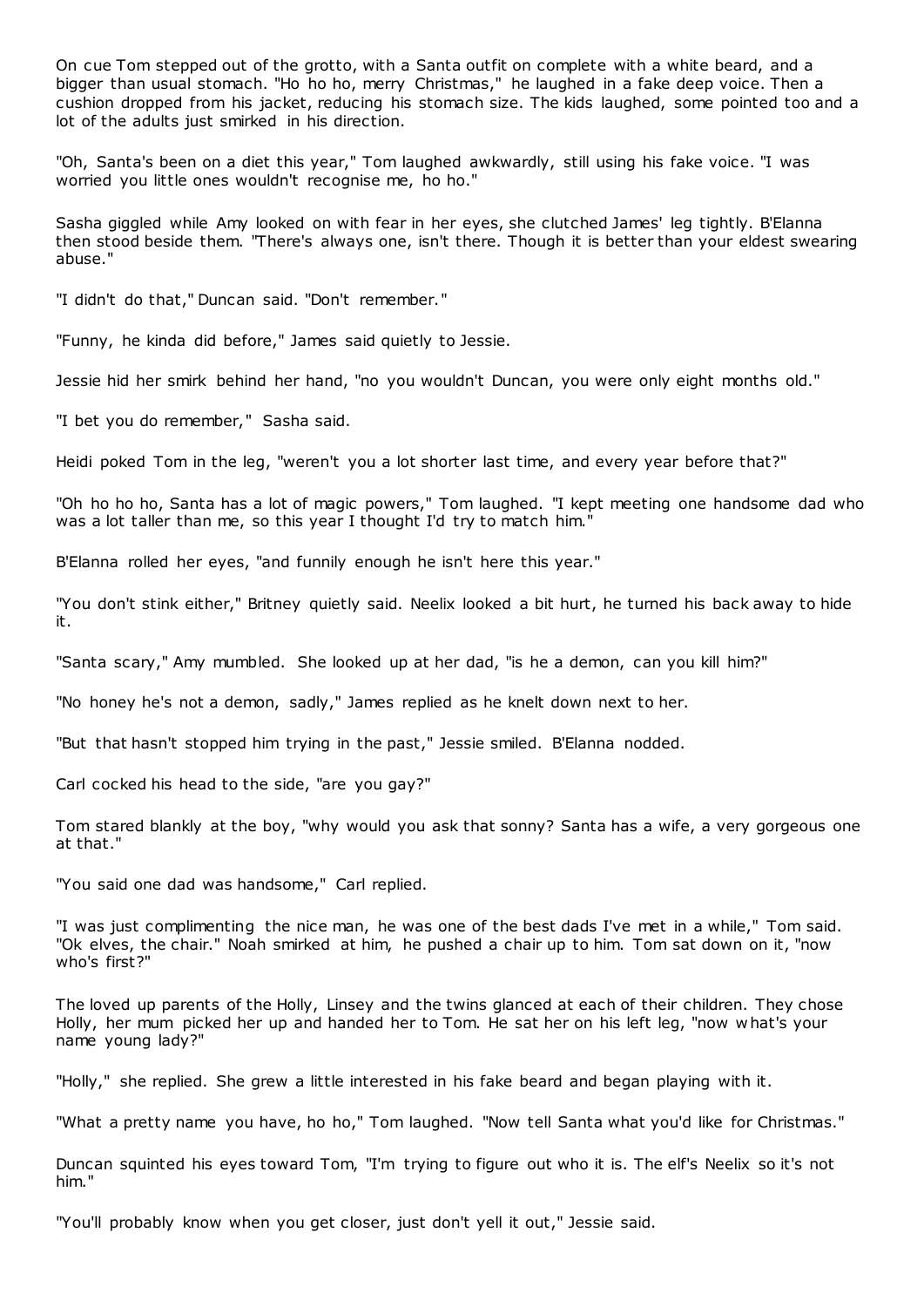Later, the queue was only half the length. Miral was sitting on Tom's knee. "Ho ho ho, hello young lady. My you're the prettiest little one I've ever seen, I see you take after your mother."

"Yeah, nothing like daddy," Miral said. "Daddy's annoying."

Tom laughed nervously, "uh huh, I'm sure deep down you think he's a goodish dad, who cares about you."

Miral narrowed her eyes, "is that a fake beard?" She started picking at his beard, he tried to stop her.

"No no, ho ho. Just tell me what you want for Christmas," Tom mumbled. He soon regretted it, Miral had obviously memorised a big list of things she wanted.

"This is boring," Johnathan groaned. "Where's dad anyway?"

B'Elanna glanced behind her nervously, "um, working I think."

"Ok, let's see what I have for you in my sack," Tom interrupted Miral. He fished his hand in the sack beside him. He brought a wrapped present and handed it to her. "Don't open it before Christmas."

Miral shook the present, "it's chocolate."

"Um, you don't know that," Tom nervously mumbled.

Miral shook her head as B'Elanna quickly took her off his lap, "now now Miral, I don't think you're getting this."

"No he doesn't, that's a cheap present," Miral pouted.

B'Elanna, now pretty embarrassed for once, lead her and Johnathan away. "He saves the best until the day itself, now please will you behave for once."

Next up was Amy, but she only was closest cos she had just been put down and hadn't realised. Tom glanced at her, he did his fake laugh again. "Ho ho, who's next then?"

She glanced toward him with fear in her eyes, she then burst out crying. James quickly picked her back up. "I'll just take her somewhere else." He walked away trying to comfort her.

Tom looked uneasy, "did I do something wrong?"

"No, she's just a little freaked out by you know, the laugh and all," Jessie muttered, smiling nervously.

"Ok sorry, um, what about your other little girl?" Tom asked.

"It's your turn Sasha," Jessie said, she picked her up. "Remember, play along and you get the present." She handed her to Tom.

"Hello sweetheart. Santa knows you've been a very good girl this year," Tom said. "So now, tell me what you'd like for Christmas."

"I already did a list, I can't remember all of it," Sasha quietly said.

"You don't have to tell me all, just name one thing at least," Tom said.

Sasha glanced away briefly, "I wanna another sister or brother, to replace Duncan."

Duncan looked up from a plastic plate of sausage rolls, "what, that's bloody cheeky. What did I do?"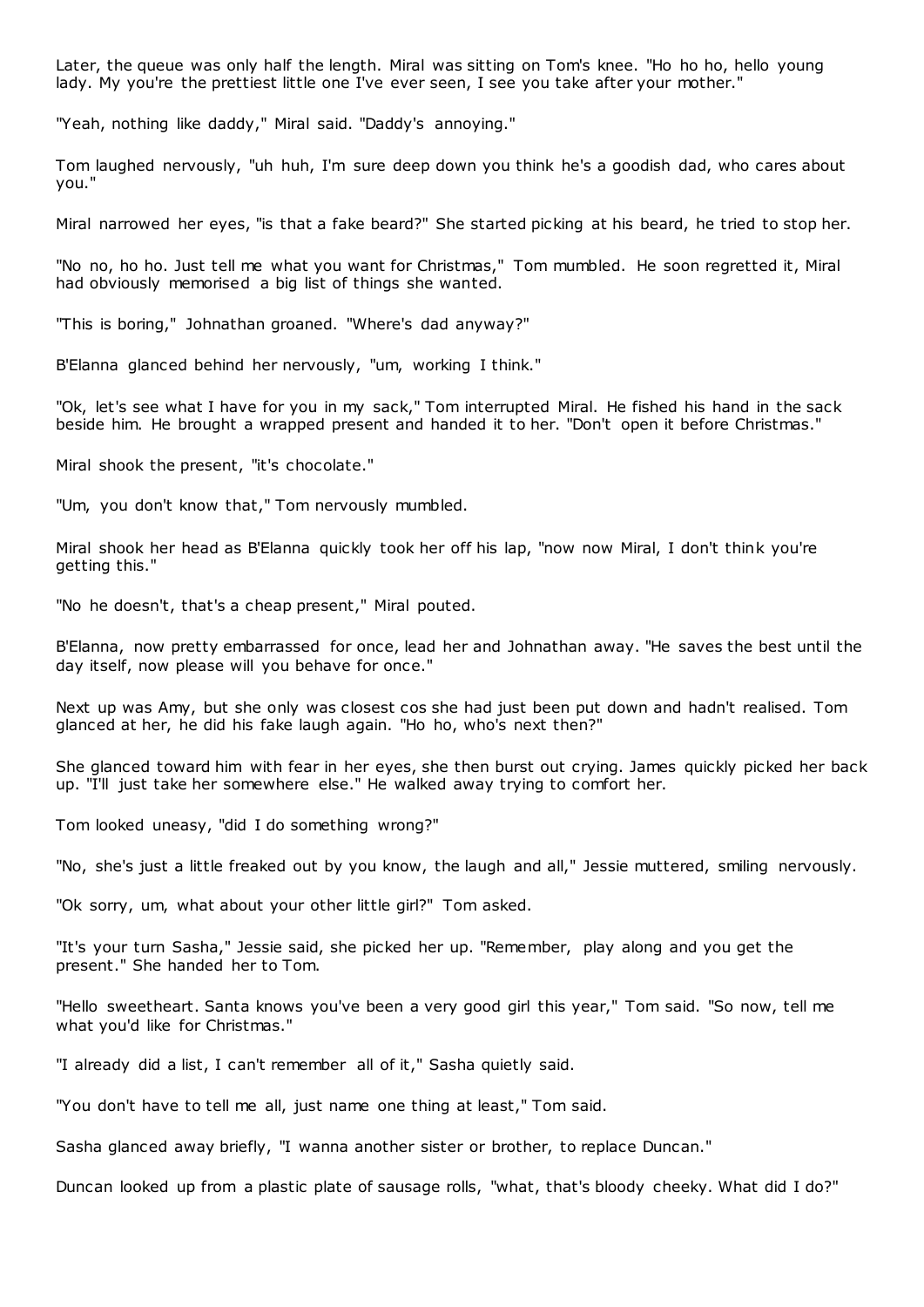Tom tried not to laugh while Jessie wasn't really sure how to react. "Um what's wrong with your brother?" Tom asked.

"He sometimes picks on me," Sasha replied.

"Do not," Duncan mumbled with a mouthful of sausage roll.

"Aaaw brothers can be jerks sometimes," Tom said. He looked up at Jessie. "But I'm sure mummy and daddy have already got that present in the pipeline, soon."

Jessie narrowed her eyes, "you really do pry too much, don't you Santa?"

Tom quickly looked away from her, "um eh, it's nice though to have older siblings though Sasha. I bet he looks after you most of the time."

"I guess, he keeps beating up boys who tried to kiss me," Sasha said.

Duncan pouted, "flicking, I only flicked them, and they just fell into the wall."

Tom clicked his tongue, "now that's naughty, Santa doesn't approve of that."

"Oh boy, don't go there again," Jessie quietly said.

"Yes I remember our first meeting with Duncan," Tom said, eyeing Jessie. "It's Sasha's turn anyway, and I have a nice present for you." He handed Sasha a present of her own. "Merry Christmas."

Jessie took her back off him. Duncan didn't waste anytime in going over to Tom, he looked worried.

"Um I think you're a little big for..." he stuttered. Duncan ignored him, he jumped on to sit on his left leg. He grunted in pain just briefly, "oh you're getting a bit big for Santa little uh, boy."

"You're a big wuss aren't ya?" he muttered. "Mum lets me sit on her knee sometimes."

"Ok does mummy have any feeling in her legs anymore?" Tom muttered quietly. Jessie narrowed her eyes. "Oh um, ok, um..."

"I'm not heavy, you're just weakish," Duncan rolled his eyes. He stared at him, trying to figure out who he was.

"Ok you are a naughty boy, and if you don't change your ways you might not get any presents. I'm afraid Santa can't give you any today," Tom said.

"Mum says we get even amount, you're not real," Duncan said. His eyes widened, "I only know one guy that tall and annoying who's..."

"Now now, here have a present, I was only kidding," Tom stuttered. He quickly handed him a present.

"I should have got one anyway Tom," Duncan said smugly.

Jessie tried not to laugh, "ok sorry Tom, I told him not..."

"No, it's all right Jessie," Tom said.

"I can't wait to tell dad about this," Duncan laughed.

"Ah ha, he already knows," Tom laughed mockingly. He then realised what he said, "oh, that's not a good thing is it?"

"Nope," Duncan shook his head.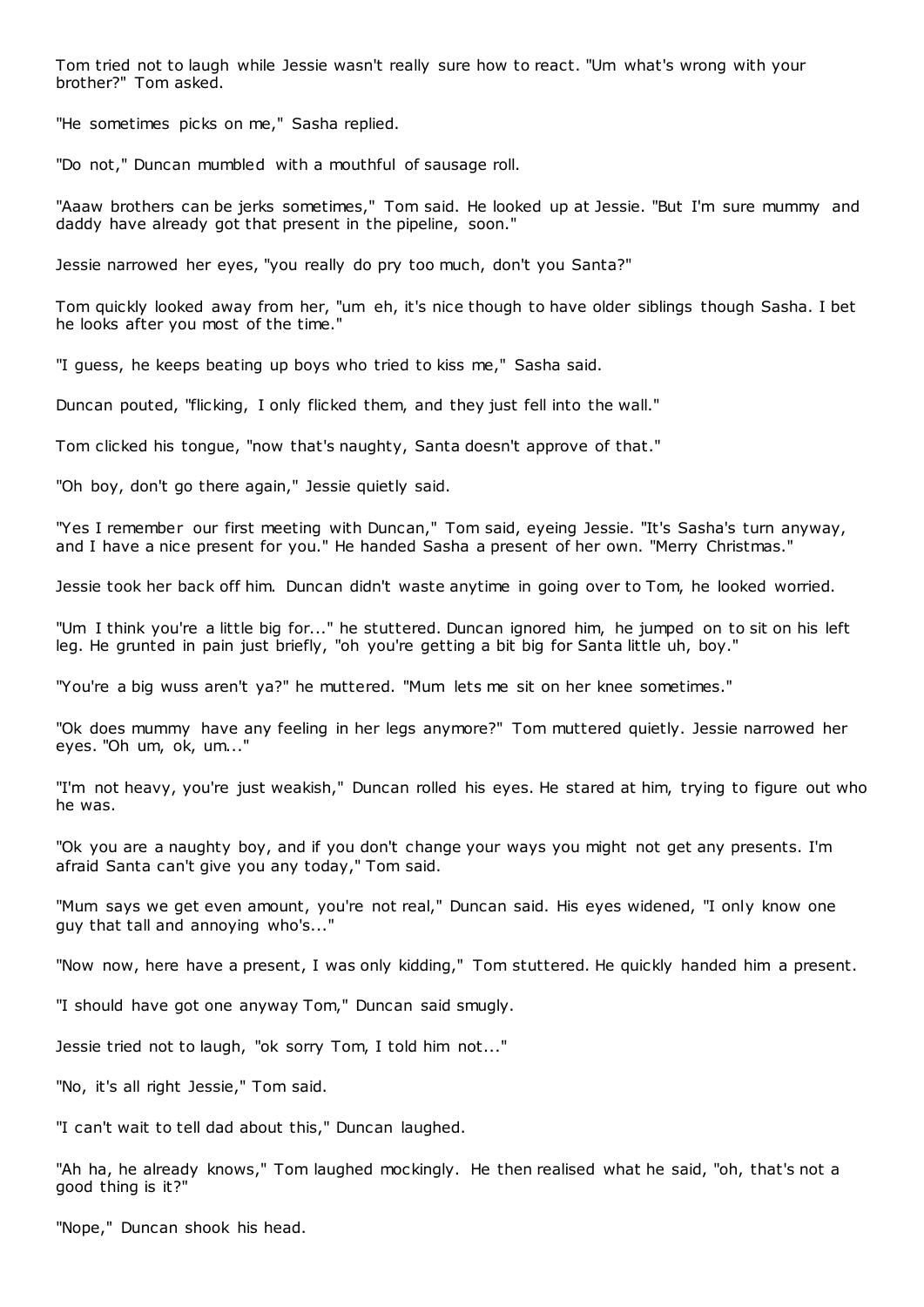Tom handed him another present, "here, for the love of god, don't tell anyone else."

Duncan smiled, "I wasn't going to anyway, sucker." He jumped off, then picked up his plastic plate again.

Tom shuddered like he was going to lose his temper any second, "Jessie, I guessed or assumed wrongly right?"

"Tom," Jessie warned, shaking her head. "You've been lucky with Sasha and Amy so don't complain." She walked away with Sasha.

Tom groaned, "yeah that's why I'm wondering."

# **The next day**

### **Deck Two:**

Ylara was one of the very few crewmembers occupying the Mess Hall. She sat down on her own at a centre table. Damien walked in as all the other crewmembers started heading out, laughing or chatting amongst themselves. He sat down beside her, she pulled a disgust ed face as he did.

"What are you doing, your chores are done. Unless you want me to give you more," she muttered.

"I just figured you'd want company is all," Damien replied. "It was just a temporary tiny act of niceness, take advantage of it."

"Fine, just try not to be annoying," Ylara sighed. She glanced at him briefly. "If that's even possible."

"Ok but I think it's a bit off that while everyone's off, except us cos we don't celebrate Christmas, we're not manning important stations," Damien said.

"Other people are actually, and it was predictable," Ylara said.

"I suppose so. Both of us cannot be trusted and one is too stupid to do anything," Damien sighed.

"Stupid? I'm from thousands of years ago, or whatever. What's your excuse?" Ylara grumbled.

Damien turned his head to smile at her, "I told you, nobody trusts me to do anything remotely important. I was even rejected for the cleaner position."

"You cleaning voluntarily, without being threatened, hardly," Ylara scoffed.

"Strange though. You'd think the morgue would be eventful this time of year, and it isn't," Damien said, looking slightly disappointed.

Ylara frowned in confusion, "does Christmas involve ritual sacrifices?"

"No, but it does involve ritual too much drinking, unmanned helms and big crashing sounds," Damien replied with a smirk planted on his cheeky face. "But to even the death out, there's drunken one night stand babies."

"Seems to me like humans haven't changed much," Ylara muttered.

"They're just monkeys with spaceships and unfancy suits," Damien said. "No offense."

"Correct me if I'm wrong, but you're human," Ylara said, raising an eyebrow.

Damien stared at her coldly, "I suggest that you don't make an enemy out of me."

Ylara climbed out of her chair, smirking to herself. "How many times over is that now?" She walked away.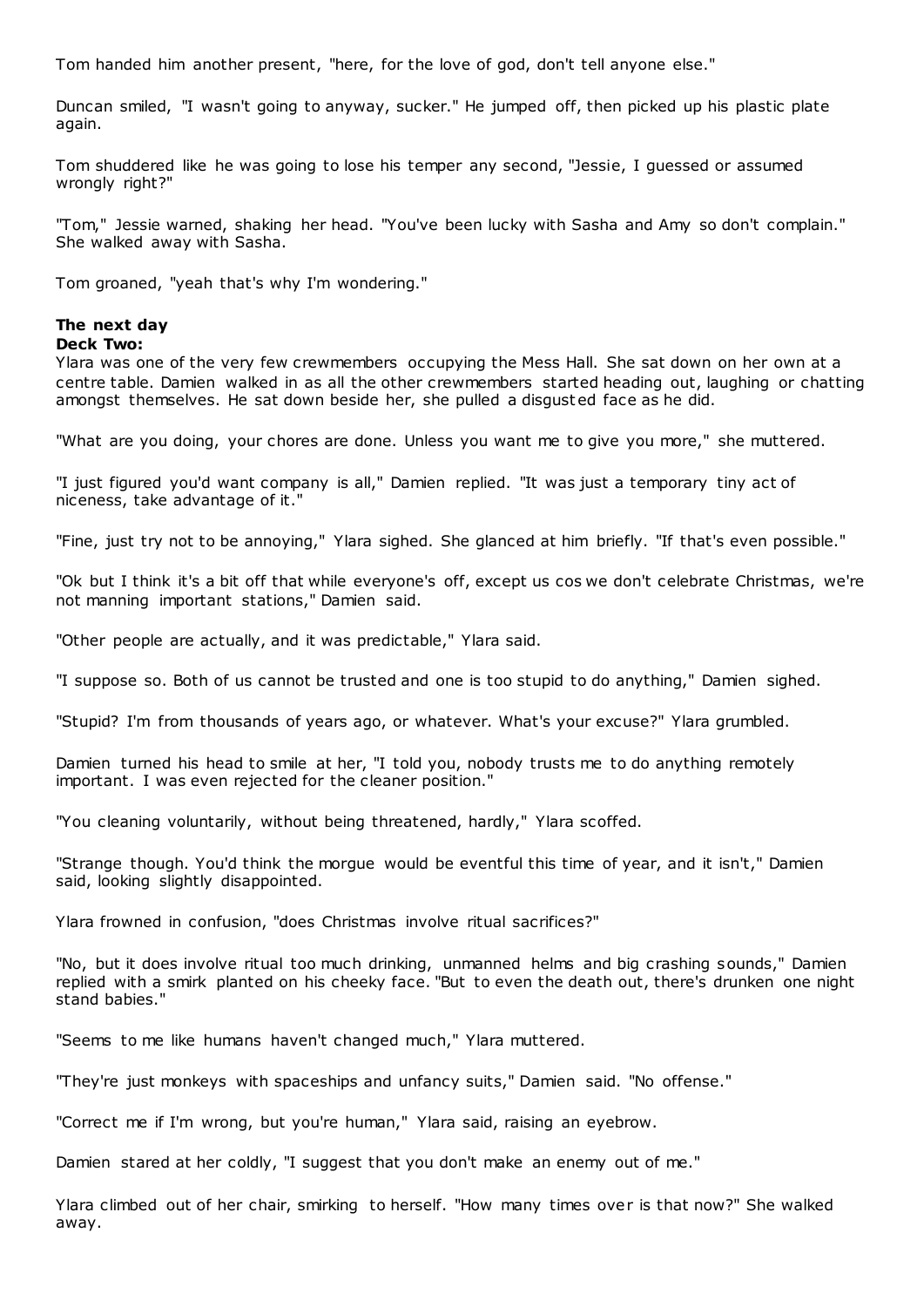"What the hell does that mean?" Damien asked.

### **Holodeck Two:**

The entire staging area was decorated with Christmas lights and tinsel. There lay a set ready on the stage, the curtains were only pulled half back. All of the boys were passing a football to each other by hand. Each of them wore a basic school uniform with dark blue sweaters.

Behind the stage itself, the teachers and the girls stood around a dressing room. A lot of the girls were dressed in white gowns, the others hid behind a small curtain. Joan held a couple of those annoying tinsel rings that you wear on your head, on her arm. Britney was the first victim.

"Aaaw, look how pretty you are," she cooed. Next up for the torture was Linsey, who seemed to like it, and Holly with the biggest sulk you could get on girl her size.

"You lot, hurry up," Grace called over to the curtain.

"No, look stupid," Miral's voice moaned.

Jacqueline rushed over to have a look, "all you look so precious as angels." She smiled while walking away, "it's just the dress rehearsal anyway."

It wasn't long before the girls were stood in their formation. The boys were sitting on the chairs watching them, most of them with smirks on their faces. Grace sat at the piano at the side of the stage, she began to play a slow tune.

Most of the girls began to sing, still a little out of sync, but not as bad as before. "On the fourth day, Ashley didn't know how, to claim a miracle and lost his way. Wished his wish away, like the rest. Lost the wish to raise his pride."

Amy burst out crying, she ran off back stage. The piano playing stopped abruptly, while everyone else stared at where she stood before.

"Ok we've really got a problem," Jacqueline muttered.

"You think? We've only got two days to work with after this one, we can't just ask every parent to take their children away for practise on weekends," Grace stuttered. She groaned into her hand, "I should have been a primary school teacher."

"It's not her fault, it's a crap song," Duncan said. He looked down at himself in disgust, "and this uniform's crappy."

"Would you two stop worrying. Amy hasn't got a big part, most nativities have at least one child that does something wrong. That's the charm really," Joan sighed.

"Fine fine, let's continue," Grace groaned.

"Great, the show goes on," Johnathan said.

The teachers and most of the students sat in the audience chairs.

"Cue Mary, Joseph and the donkey," Grace called.

Heidi and Carl stepped out from the side of the stage, both in their Mary and Joseph costumes. Carl badly pulled a fake donkey on wheels with them. They wandered around the stage, stopping in front of each set as they passed them.

"What's my line?" Carl whispered.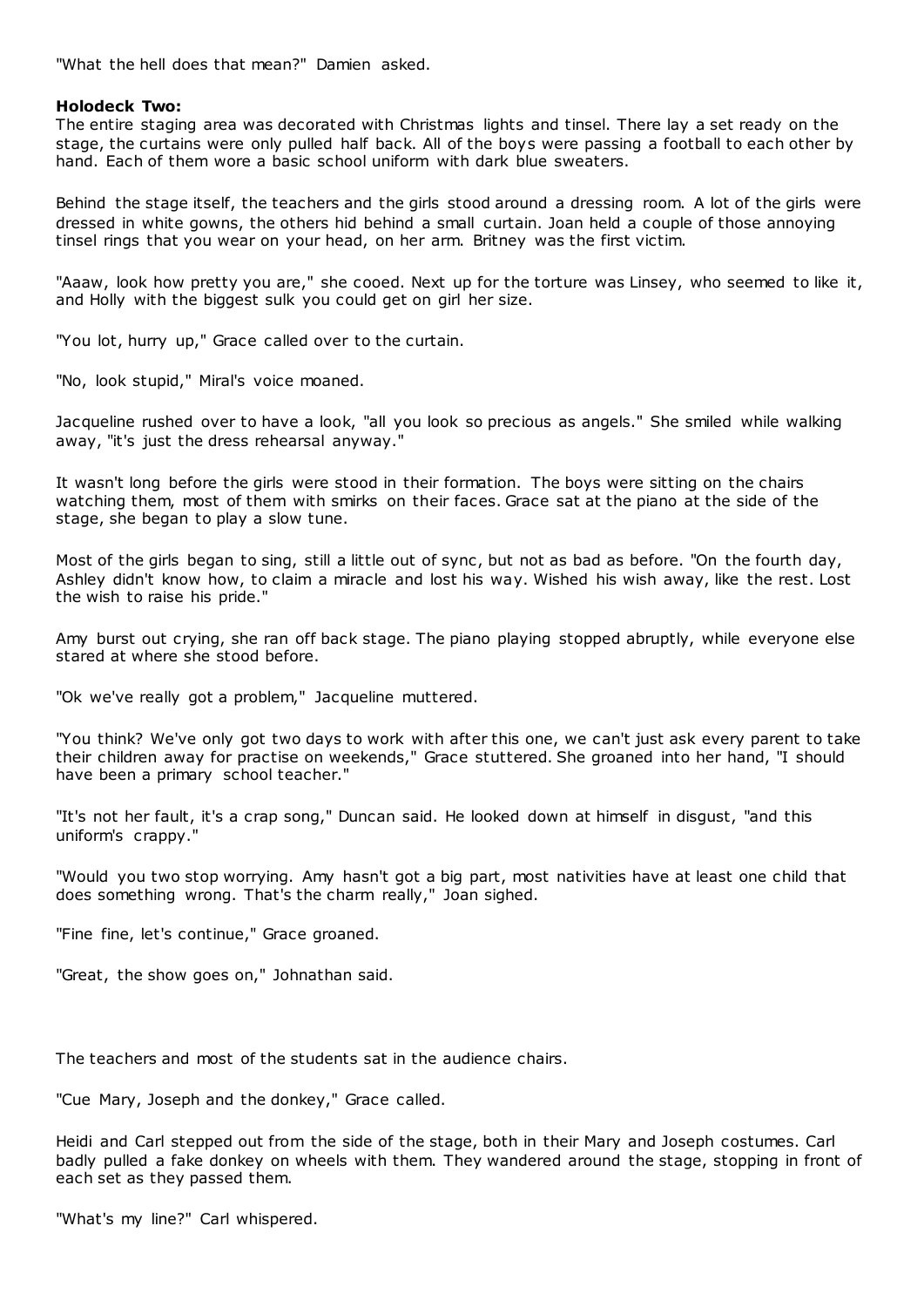"I'm a dummy," Heidi whispered back.

"I'm a... hey," Carl loudly said. "Minx."

"What's a minx?" Sasha asked, looking at Duncan beside her.

"I dunno, Carl probably made it up," he replied.

"What are you two doing?" Joan asked.

"The wife's being annoying," Carl replied.

Jacqueline groaned, "you just have one line Carl, it's not hard. Ok let's do this a fifth time."

"Maybe you'll have better luck with the donkey playing Joseph," Duncan commented.

Carl glared in his direction, "I'd like to see you do better."

"Anyone can say that one line, freak," Duncan muttered.

"Now you two, save it for the play," Grace scolded.

"You're the freak with your Slayer crap, and look older," Carl said, looking proud of himself.

Duncan's face stiffened, he jumped to his feet and stormed out of sight.

"Well at least the tension will be real," Grace sighed.

#### **The Mess Hall:**

As it was one of the two main lunch hours every table and seat was taken, several people had to either eat standing up or wait around until a seat cleared. A lot of the tables were taken by the families.

Tom shovelled a chicken stuffing sandwich into his mouth, and of course started to munch on it sloppily. B'Elanna looked on in disgust, she slapped him just as he looked like he was going to speak. "Wait until you swallowed that you pig."

Tom did as he was told, "don't call me that in front of Miral, the last thing we need is another name she can call me."

B'Elanna rolled her eyes, "fine, but don't eat and talk at the same time either."

"I was just going to say that it's supposed to be worse around here on the one PM dinner shift break," Tom said.

B'Elanna shook her head, "I doubt it, the twelve one is when all the children leave the nursery."

"Exactly, most people pick one to avoid kids," Tom said. Johnathan and Miral stopped eating to stare at him. "I can't think why."

"It's probably cos most of them are annoying whiners," Bryan muttered before putting a fork into his mouth.

"Bryan you're a kid too," Tom said.

"Most people around here don't know that," Bryan said with a pout.

Miral looked at the muffin he had on a plate next to his main one. "I want that."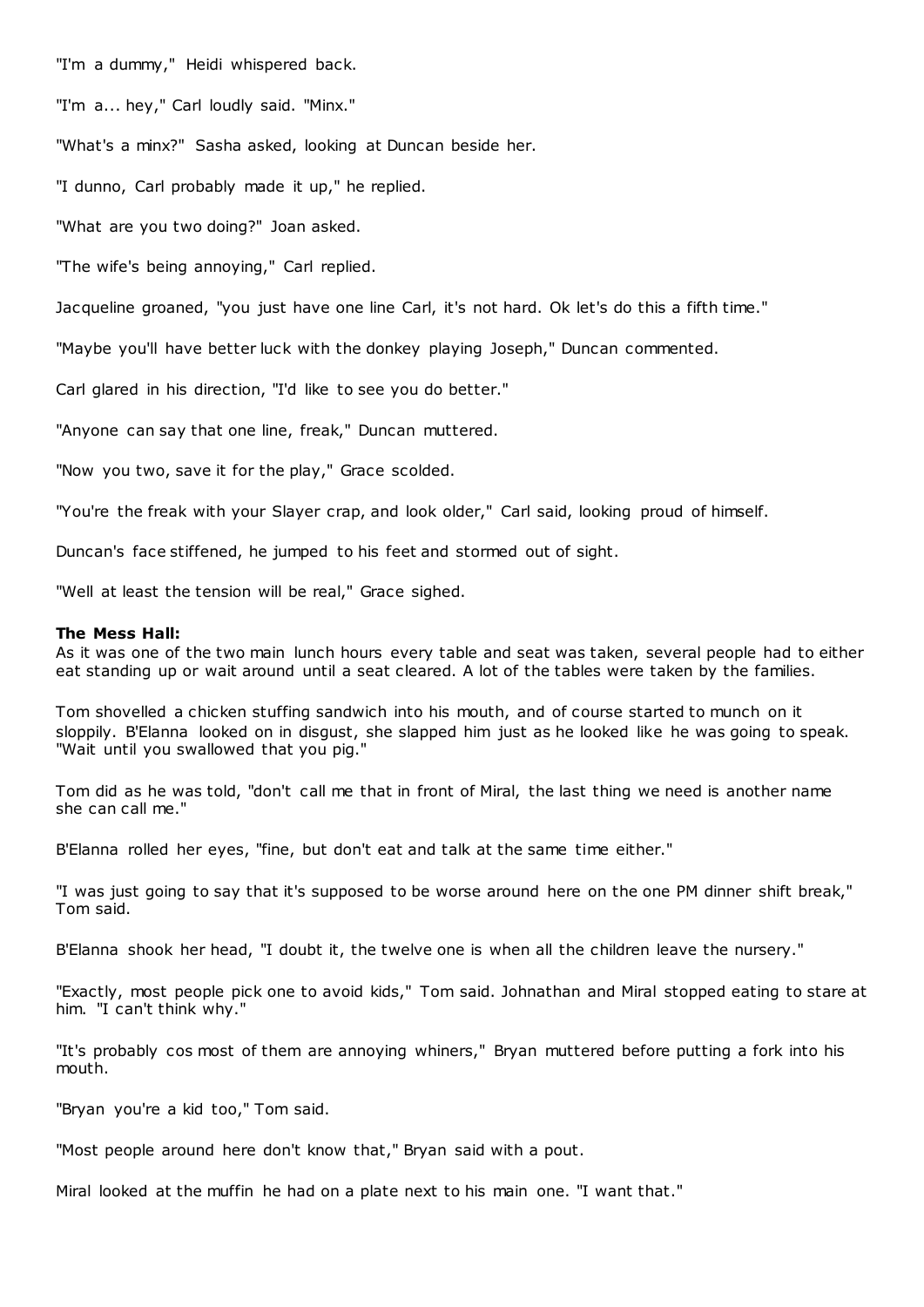Bryan looked at her, "so? Mum and dad are here, you can't do your 'I am too cute to have done anything' routine."

"You called me a whiner, I want it," Miral muttered.

"You are a whiner," Bryan groaned. He dropped the fork onto his plate, then picked up the muffin even though his main plate was half full. Miral stood up on her high chair to try and grab it off him, he just raised his arm up higher and turned the chair around. Then he just pushed most of the muffin into his mouth, and did the teasing 'mmm' sound while he chewed.

Miral sat back down, folding her little arms in a huff. "I'll get you later," she said in a sweet, innocent voice.

"Mum, guess what?" Johnathan blurted out.

B'Elanna hushed him, "shh, eat your dinner first. Then we can discuss the rumour."

Johnathan's eyes lit up, "really?"

"Not in the way you think," B'Elanna muttered, glaring at Tom who was again sloppily eating the sandwich. His eyes looked toward her innocently, then made a little 'what did I do' squeak.

Meanwhile at the Stuart table, Duncan sat in between Jessie and Amy, poking his food with the fork in his hand. Jessie glanced at his plate, then him, "what's wrong, do you not like it?"

"I dunno, haven't had any yet," he muttered in response.

"Are you feeling all right?" Jessie said with concern in her voice, placing a hand across his forehead.

"Fine mum," Duncan said.

"Carl hurt him," Amy blurted out.

Duncan glared at her, "did not, I'd hurt him back if he 'hurt' me."

"You didn't, you went in a huff," Amy said sweetly.

"He didn't hurt me though," Duncan grumbled.

"What did happen?" Jessie asked.

"Nothing," Duncan replied, looking down at his lap.

"Duncan, what did Carl do?" James asked.

Sasha glanced at Duncan, then him, "he called him a freak."

"See, you don't always hurt 'em," Amy said. "You always say you do so."

"Yeah I bet you always lied about school on Earth," Sasha commented.

"Ok that doesn't matter," Jessie butted in. "Is what Sasha said true?"

"Yeah, so what? Freak isn't a hurtful word is it?" Duncan muttered.

"I think it is," Jessie said.

James raised both eyebrows and nodded in agreement. "I got called it all the time."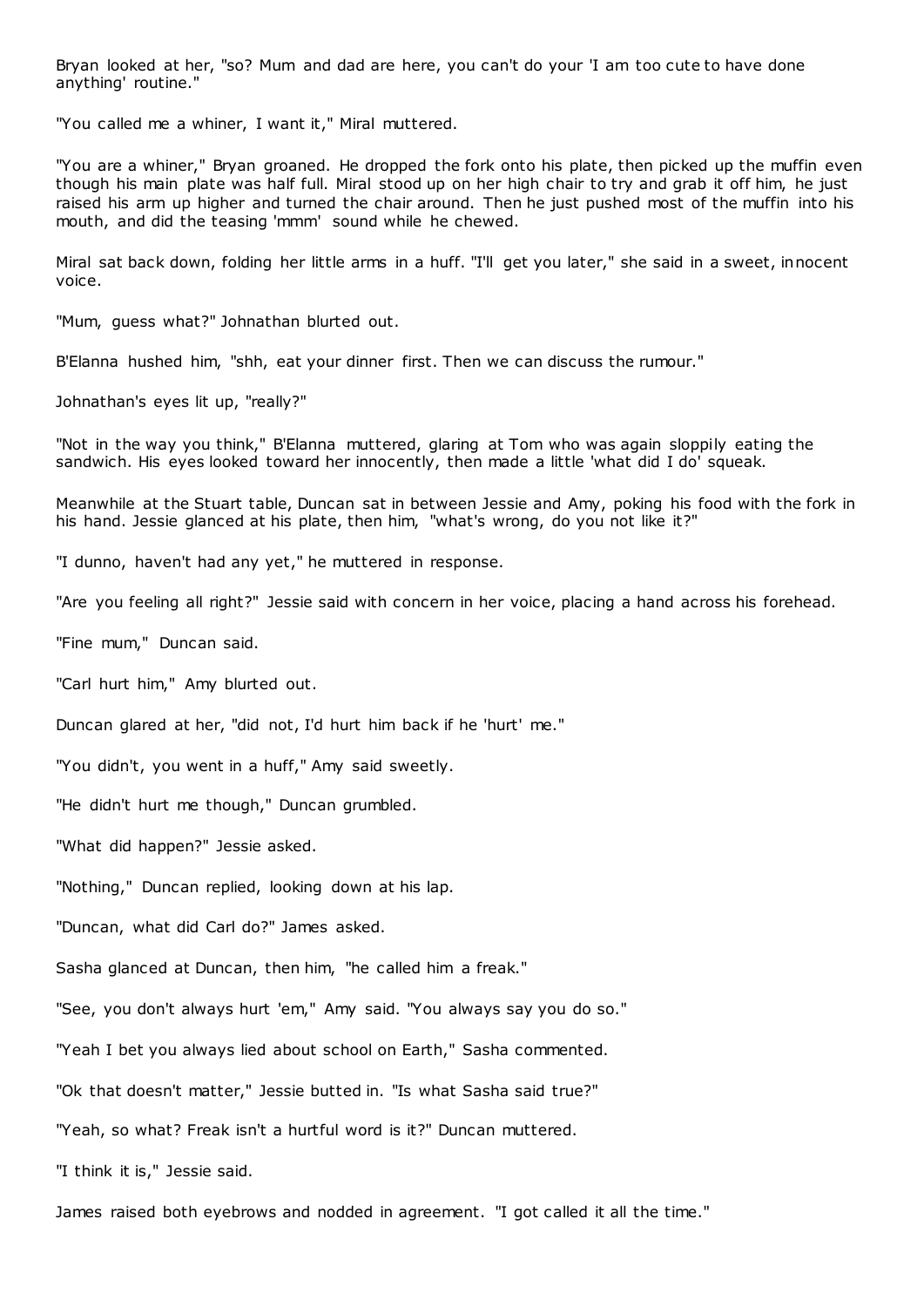"I said I'm ok, doesn't anybody believe me?" Duncan moaned.

"All right then, I won't ask your dad to do that thing then," Jessie sighed.

James glanced at her, "what thing?"

Duncan pulled a face, "yeah."

"I'm not going to beat up any kids, no matter how tempting it may get," James muttered, as he spotted Johnathan glancing over in Sasha's direction. Tom quickly made him turn around in panic.

"Don't, are you trying to get your daddy in a coma?" he stuttered.

Miral looked up at him with her usual cute innocent stare, "what's a coma, sounds bad." Tom groaned into his hand as she looked over, obviously not understanding why he was panicking over Johnathan's staring.

Jessie laughed behind her hand, then rested her head on James' shoulder. "Can we ask the Paris clan to move near us."

"God please no," James muttered in response. He glanced at little Sasha, who hadn't been paying attention. "Are you trying to get her stalked?"

"No but it's funny to watch Tom, and you squirm," Jessie smiled evilly.

"Oh yeah, what about Kirsty," James said.

"What about Kirsty?" Jessie muttered.

Duncan glanced toward them, "hey, what thing?"

"That thing I was going to make him do to stop Carl from trying anything on stage," Jessie replied.

"Why would you do that to her if it's about me?" Duncan asked.

"Oh I'll still do that, I was just going to extend the plan," Jessie replied. "What about Kirsty?"

James shook his head, "you didn't notice? Shame, I thought that since you'd be overprotective mum with any sons you would have."

Jessie widened her eyes, "what, what did she do?"

"Nothing really," James muttered with a frown. "Now what was that thing?"

"Oh you're sitting next to Carl's dad," Jessie replied, pointing at Carl's table. As usual his parents were arguing.

"What the hell for?" James protested.

Jessie shrugged, "if he knows he's sitting next to you, he'll remember what you did on the day Sasha was born, then he will make Carl behave himself around her on stage."

"What, Carl? I thought Duncan had the part," James said.

Duncan meekly smiled, "yeah they thought I was more bully like, and was too big to play the small bullied guy."

"Huh really, which am I more mad about?" James said to himself.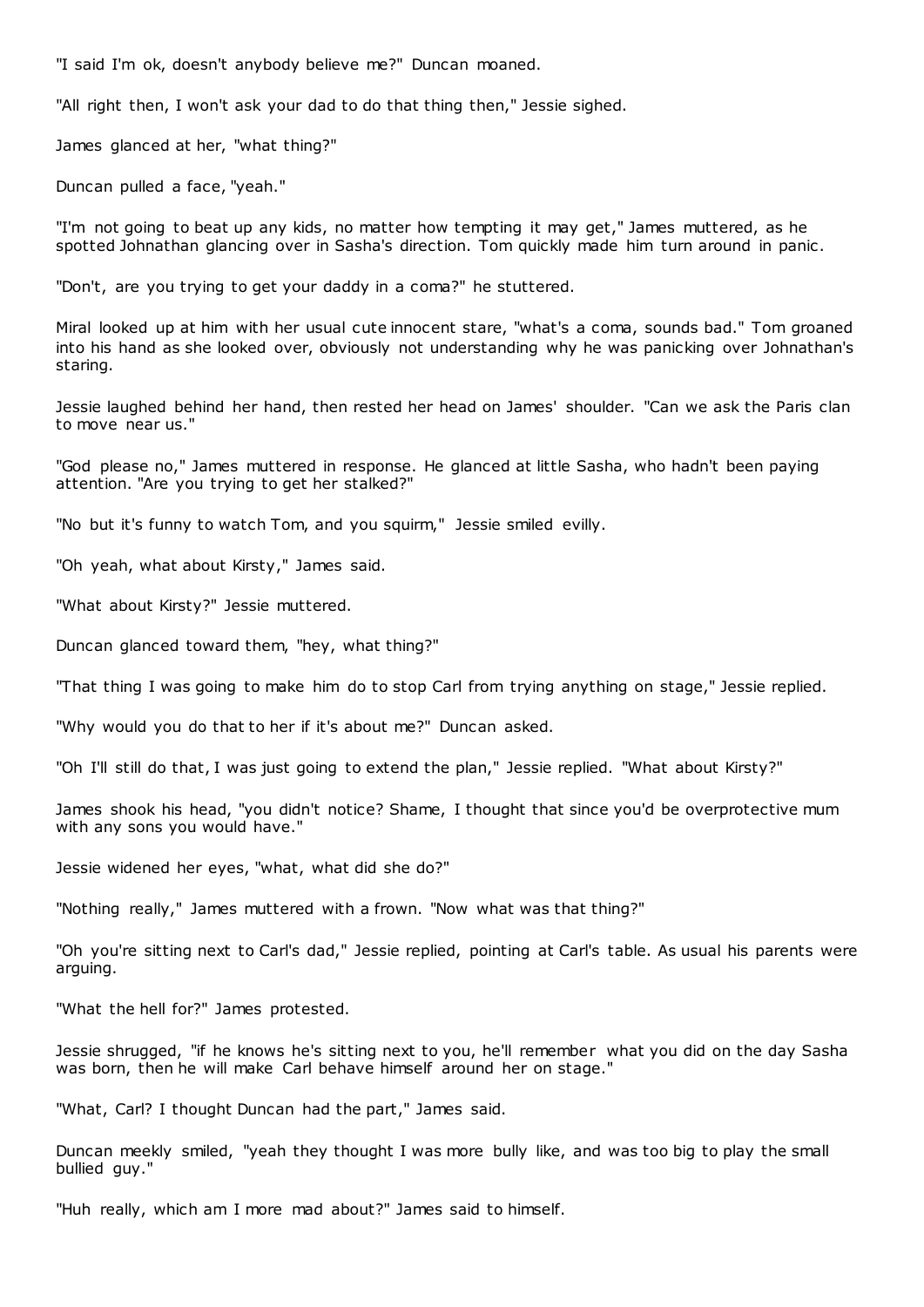"Either the bully or the small part, hmm," Jessie said. "I say the bully part as you got chosen for the bullied part years ago for other reasons, not height."

"Huh? Oh yeah, you had the same part. Sorry," Duncan muttered.

"Don't be," James said. "Look if Carl's being a prat, I can sort it without using violence."

"You're just going to intimidate him, aren't you?" Jessie said, raising an eyebrow.

"Kinda, it'll be more like a promise that when he's eighteen or something, I'll be able to hit him," James replied. "He doesn't know that I probably won't know where he is then."

"I told ya, he barely annoys me," Duncan said.

"Liar," Amy giggled.

### **Three days later:**

The children sat on the mat on the floor in the classroom, everyone but Amy, Scott, Holly and Miral held scripts in their hands. Those three girls sat beside either Trinity, Heidi or an unnamed girl that was around the two twins age, while Scott sat beside Carl. The other kids sat in a group in front of them.

"We can only do this for one more day, boys and girls. Your younger partners have to know their lines before lunch, or we'll never make the stage on Wednesday," Grace said.

"Everyone else can practise their own scenes. We'll have to help the young ones as well, so you'll be on your own for now," Jacqueline said. She sighed as the group's eyes lit up, "you'll still be in the same classroom, I mean we'll be too busy to help you lot."

Carl raised his hand, "I need to practise too miss."

"Ever heard of teamwork Carl?" Grace groaned.

The door opened, Joan ran through them. "We have a problem." Grace and Jacqueline turned to her. "Linsey, Heidi, Holly and Britney's parents have been given an extra two days shoreleave, they don't want their daughters stuck here when they can look after them themselves. We'll have to do the play on Monday."

"We weren't even ready for Wednesday let alone Monday. What do we do?" Grace stuttered.

"Cancel?" Duncan suggested.

Grace groaned into her hand, "no Duncan."

"It was worth a try," Duncan muttered huffily.

Jacqueline smiled, "I have an idea. It won't work for everyone, but it could work for some."

"Uh what?" Joan questioned.

"I know a way we can get some of the kids here to practise over the weekend," Jacqueline replied. Most of the kids overheard her and groaned in disappointment. "It all depends on the parents."

### **The following day, the Holodeck:**

The children either sat or stood on the stage, the ones who could read, read from their scripts. This time at least one of each child's parents were helping the kids rehearse.

Carl and one of the unnamed boys talked quietly. Nearby James knelt in front of Sasha, trying to help her with her lines.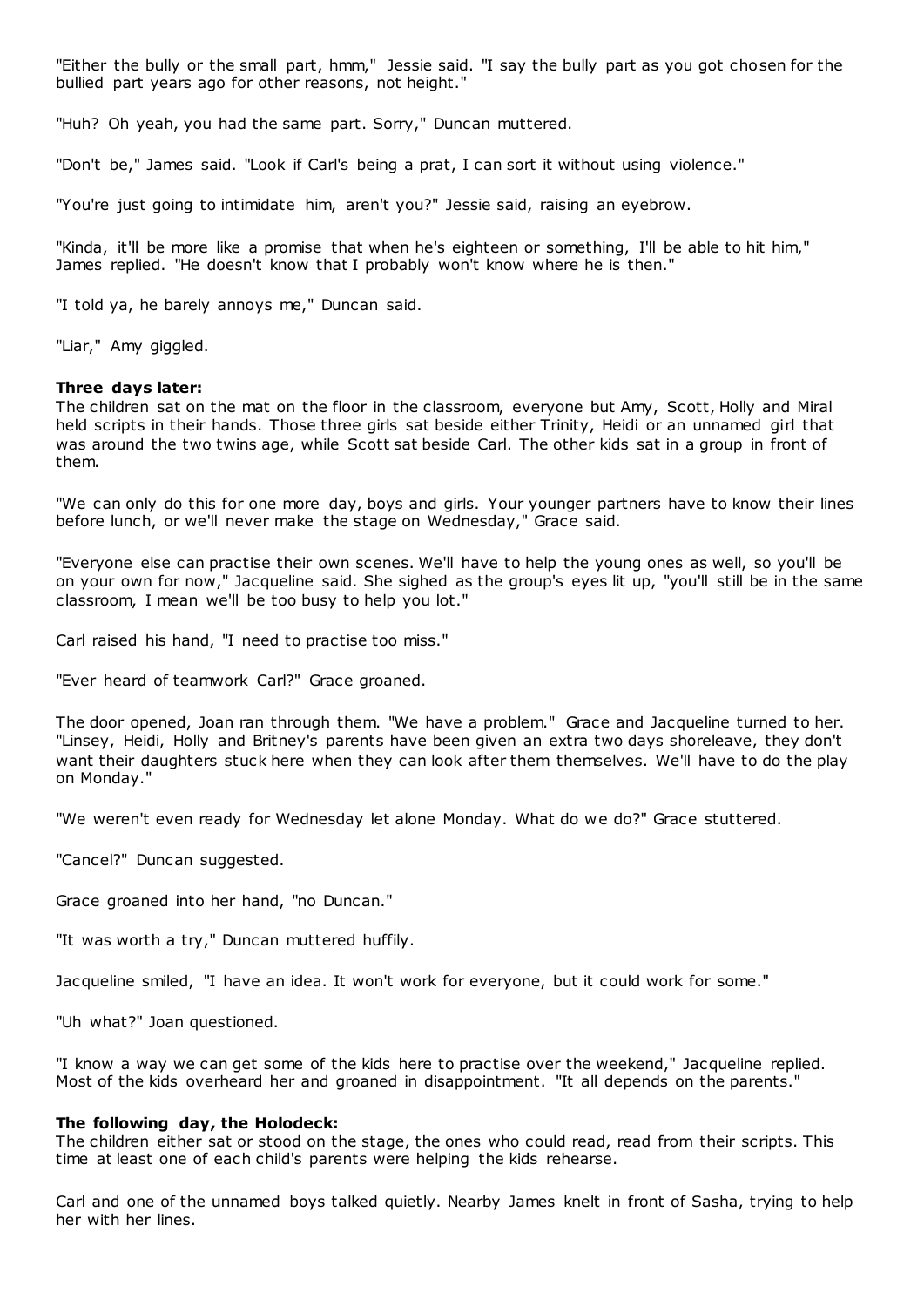"Ok you distract Sasha's dad. I can't practise this scene with him standing so close," Carl said. "Especially at the end."

"Are you crazy?" the boy muttered.

"No, if he gets mad he'll hit dad instead," Carl smiled.

"Won't your dad be really mad when he comes to?" the boy said.

Carl's smile disappeared, "crap that's true."

"Plus her dad's still scary when mad, and your dad isn't around," the boy said.

"Can't do nothing but yell though," Carl smiled again.

Grace walked over to them, "let's practise the last scene, Carl, Sasha."

James looked behind him at Carl, Sasha kept tapping his arm to get his attention. "Daddy, daddy."

He mouthed, "I'm watching you." Carl widened his eyes, cowering slightly. James turned back to his eldest daughter. "If he tries anything, kick him, wait did your mother teach you?" She shook her head. "Kick upwards through the legs until you get a squeal or scream."

"But daddy, I can't do it in the final play, he has to," Sasha mumbled.

"He's only allowed to pretend, but for now let's just say he doesn't need to practise that part," James said. "Ok sweetie?"

"Yes daddy," Sasha said, pouting a little. "I don't want to do the play though."

"I know you don't, why do you think I changed the shifts around so four kids had to pull out," James said. "I thought that would work."

"Have you got any other ideas?" Sasha asked. "Just say you want to spend time with us over Christmas."

"I would but, the only reason I was able to get rid of Linsey and company's parents was cos they didn't have important enough jobs," James replied. Grace stood beside him, not looking very happy. "I'll think of something," he whispered.

"Mr Stuart, you're not helping," Grace muttered. "She, like a lot of kids need a confidenc e boost. School plays are an excellent way of doing that."

"She doesn't need a confidence boost, she's just shy like her mother was. Giving her the lead part in a play didn't help her either," James muttered, shaking his head. He straightened up, then moved a little out of the way.

Grace rolled her eyes, "ok, begin the scene. Duncan."

Jessie and Duncan looked over, she put an arm around his shoulders. "Now remember what I told you."

"The term 'break a leg' isn't literal," he replied.

Jessie cringed and closed her eyes, "no, but yeah, later, I mean about the scene."

"Some actors use real life stuff in their performance," Duncan said.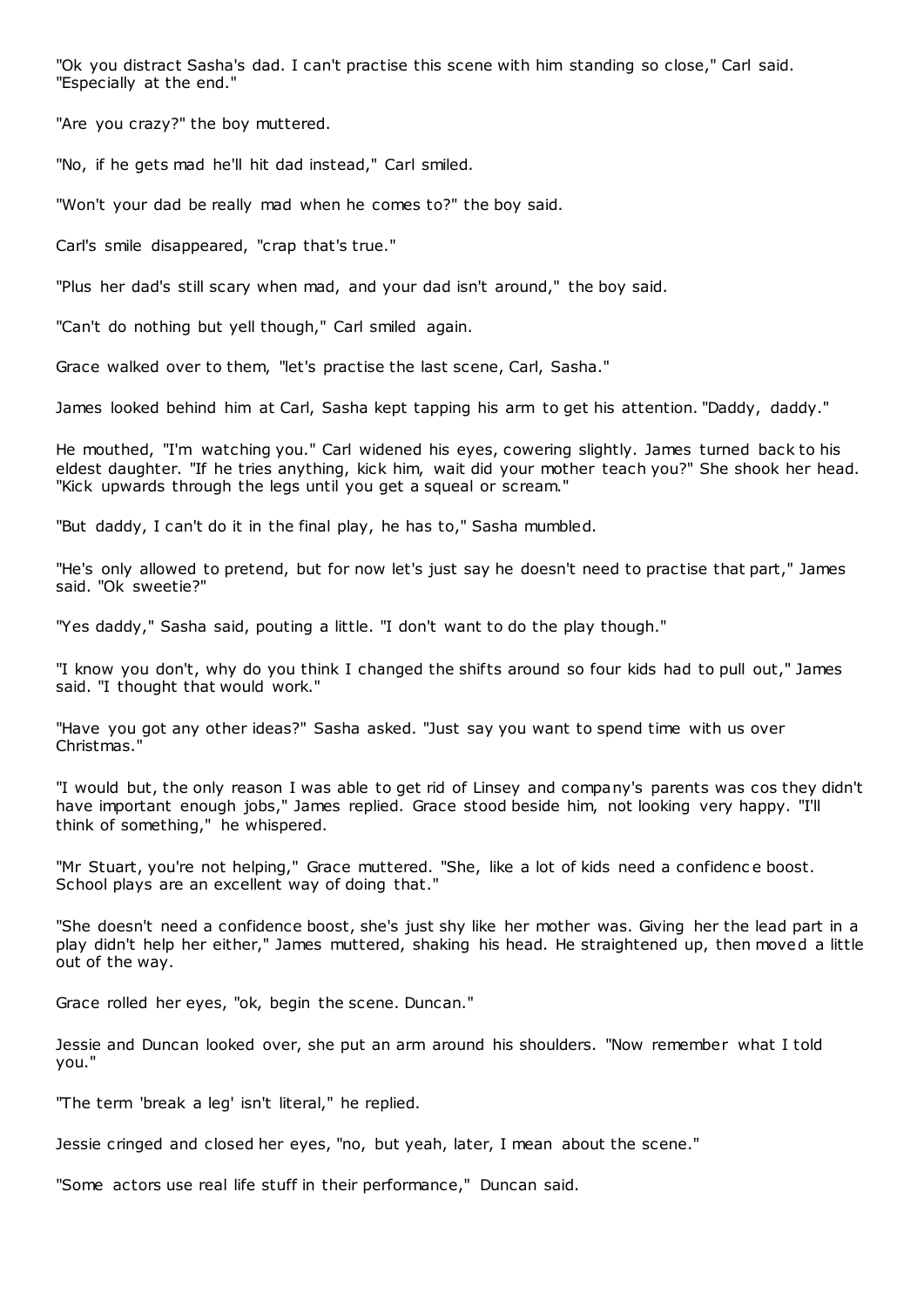"Yes, so remember what Carl might try in the final play and use the, er tension while you speak your lines," Jessie said.

"But mum, this is the final scene," Duncan muttered.

"Crap, never mind then, go," Jessie grumbled to herself.

Duncan pouted slightly, "if you did Sasha's part, why aren't you helping her instead of dad?"

"He wanted to keep an eye on Carl," Jessie replied.

"Ah," Duncan said, he then went over to Carl and Sasha. Grace sighed in relief, then gestured her hand for them to start. Duncan cleared his throat as he put the padd behind his back, "I see now. Now thanks to you we believe in good will and... and, er... crap like that."

Grace groaned into her hand, "if you get stuck you're allowed to look at the padd."

"No, I like my version better," Duncan grinned. He noticed the look on Grace's face, groaned then decided to glance at the padd. "Now thanks to you we believe in good will and the benefits of sharing, and thankfulness of the season. God this is crap."

Carl glanced at his padd briefly then put it behind his back. "I bet he hasn't learned a thing. Still thanks for making fools of Ashley and company."

"And the others," Grace corrected him. She looked toward Sasha, she looked scared to death. "Honey, it's ok."

Jessie moved forward, "allow me." She went over to kneel beside Sasha, "honey if you get scared, just remember one thing. What helped me through this play was that if you say your lines right and everything, it won't be as scary. On the first night I was so scared, I barely said a thing at first, but when I said one line I felt better. The trick is to get yourself so into the play, that you don't even notice anyone else. If you do nothing you'll be more aware of the audience."

"That's, pretty good advice, I suppose," Grace reluctantly said.

Jessie looked at her briefly with a frown on her face, then back at Sasha. She nodded her head. "All right sweety, you'll be great." She gave her a kiss on the head before moving out of the way.

"Carl, repeat your last line," Grace said.

"Still thanks for making fools of Ashley and the others," Carl said.

"That wasn't my intention," Sasha quietly said, looking down at her feet. "We came here to teach you the..." She looked at her padd, "true meaning of Christmas."

"Why would someone name their kid Jesus Christ, I saw somebody get slapped for that like he was swearing," Duncan said as he looked at his padd.

"It's blasphemy if you're talking about something else, now," Grace muttered.

Duncan groaned, "the birth of Jesus Christ, whatever."

"Um yeah, yes," Sasha stuttered.

"We get it, it's not about getting gifts and stuffing our faces," Duncan said, rolling his eyes.

Jessie moved over to stand beside James. "Why does that teacher keep looking at me like that?"

"She's supposed to be a devoted Christian, or Catholic, can't remember which," he replied.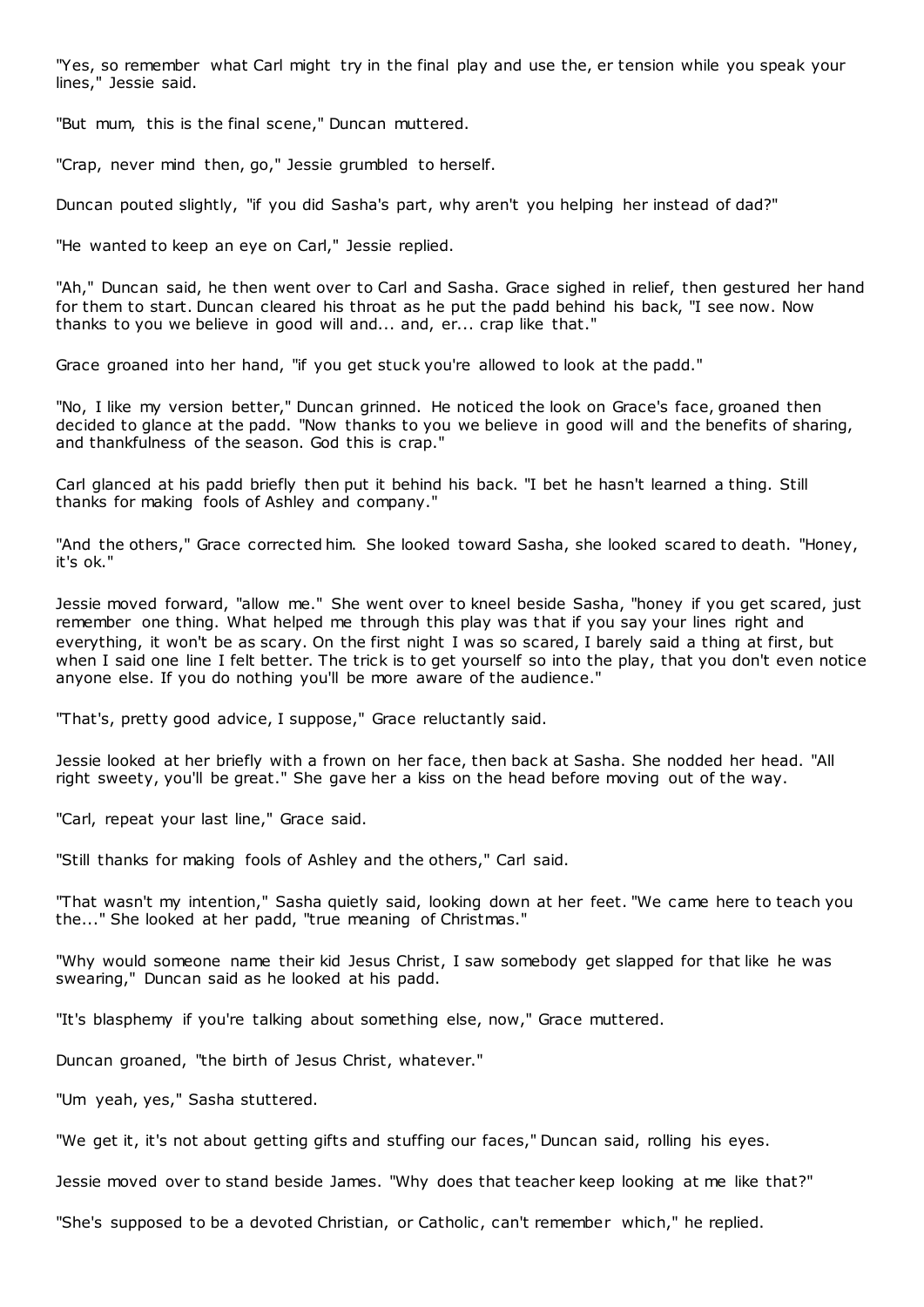"So?" Jessie said with a raised eyebrow.

"So one of them isn't a big fan of witches," James replied.

Jessie pouted, "it's not my fault. So if she walks over to me with fire I should be worried."

James smirked, "so would I if she was carrying it." Jessie narrowed her eyes, then slapped his arm.

"On a torch, not in her hands!"

James rubbed his arm, "ow."

"Big baby," Jessie muttered. "I never hear you say ow when it's a demon, or vampire. You just do it to me so I'll feel sorry for you, or make me feel bad."

"No I do it cos it hurts," James said.

Jessie shook her head, "yeah right."

Meanwhile Carl had said his last line, he walked a little closer to Sasha. She backed away. James moved forward quickly to stand in between them, "don't even think about it."

Grace groaned, "it's apart of the play."

"You don't need to practise that," James muttered.

Carl looked back at the boy he talked to earlier. He looked annoyed as his distraction was in progress, but James hadn't noticed it yet.

James frowned at Jessie, "do you feel that?"

"Feel what?" she asked. "Aaaw, does it still hurt, do you want me to kiss it better?"

"Maybe later," James replied. "It's something else anyway. Kinda like." He turned around when he heard Amy crying her eyes out, as usual her cries were loud and ear piercing. The boy from before quickly ran away before James saw him. He went over to pick her up.

Carl continued what he was doing, Sasha noticed and decided to run this time. "Damn it." He turned around to find Duncan in front of him. "Uhoh."

"Yeah unlike my dad, I can hit you," he smiled smugly. Carl ran too, Duncan chased him.

Jessie looked around the room with a bewildered look on her face. "They've really fixed up the ending."

Meanwhile James tried to comfort Amy. "Who did?" She pointed at the boy who hid behind Johnathan. Like expected, he ran as well.

"This is a disaster," Jacqueline groaned.

"It was your idea to ask the parents to help with the weekend rehearsals," Grace muttered.

"You should know better than to listen to my ideas, let alone actually do them," Jacqueline said.

The boy's cries filled the room, everyone but Miral turned to look at him. She had the usual innocent smile on her face. B'Elanna knelt down next to her, "did you hit him?"

"No mummy," she replied sweetly. "Never do that." Johnathan burst out laughing, nobody else who wanted to, dared.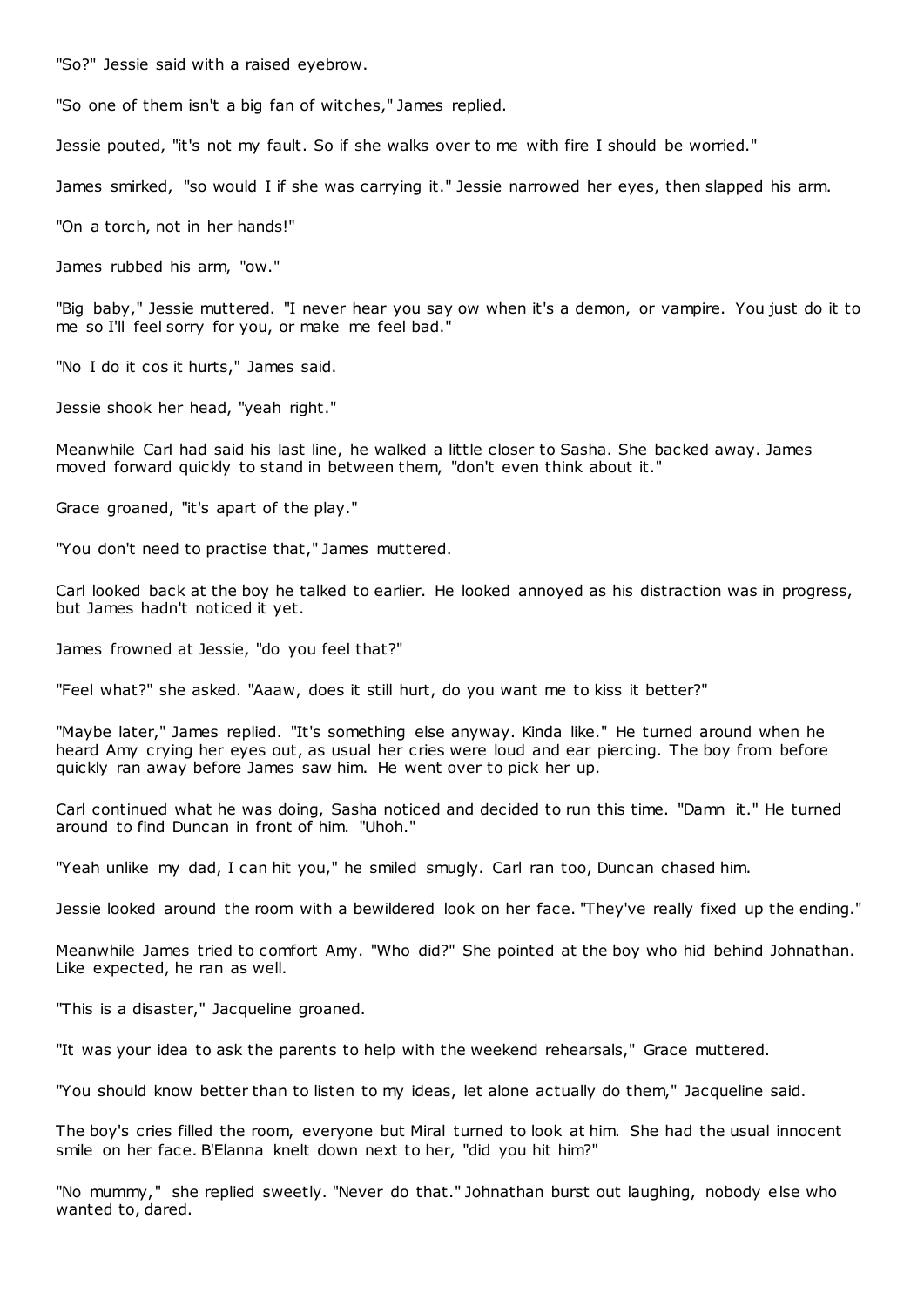"Why don't we try a different scene when everyone's..." Grace said, then she raised her voice, "calmed down!"

"Hey if you had some control over a certain little pervy boy and his mate, we wouldn't have a problem," James said.

Jessie pulled a face, "his mate, what do you mean?"

"Amy said the boy said 'just cry or something will you, get your dad's attention' while poking her," James replied.

"Ugh, let's have another go at the singing," Grace groaned. Most of the kids widened their eyes, then ran to hide behind their parents. "What, that's the best part. We've only got another day after this."

Duncan got bored of chasing Carl, he went over to stand next to his mum. Sasha finally emerged from hiding, and ran over to her dad. "Have you ever thought of putting down that this play is a comedy? Then if stuff like this happens, the audience will have a good laugh so," Duncan questioned.

"That's if there is an audience besides the parents," B'Elanna commented as she carried her daughter over to them.

"No no, invites have went around both ships. I'm expecting a big turnover," Grace said.

### **Two nights later:**

Grace stood by the Holodeck doors waiting impatiently. Harry walked up to her, making her eyes light up. "Oh are you here for the show?"

"No, I was just passing by," Harry replied. Grace pushed him through the doors, then smiled like nothing happened.

Harry shook it off then looked around, several crewmembers were sitting in the audience. Most of them didn't look too pleased.

"I'm guessing I'm not the only one," he muttered. "Oh well." He took a seat.

### **Behind the stage:**

All the girls excluding Heidi were dressed up in their angel outfits, she was dressed up like Mary. The boys were dressed up in the school uniforms.

"Jacq, we have another problem," Joan whispered.

Jacqueline sighed, "what is it?"

"One of our props and lights people has just turned up, drunk," Joan replied.

"What? Oh, I'll do it instead, you rally the troops," Jacqueline groaned. She walked away.

Joan pulled a face as Grace walked in behind her. "Not enough people have turned up, have you got any other ideas?"

"Quickly replicate some drinks and snacks, if that doesn't bring in people, what will?" Joan replied.

"Right, then a shipwide announcement," Grace muttered, she ran back the way she came.

Joan clapped her hands, all the children gathered around her. "Ok it's time. Now remember, there is no audience to be intimidated by, but try not to screw it up."

"Great pep talk," Heidi said.

"Thanks, I thought so too," Joan said. "Girls, it's time. Curtain will go up in five minutes."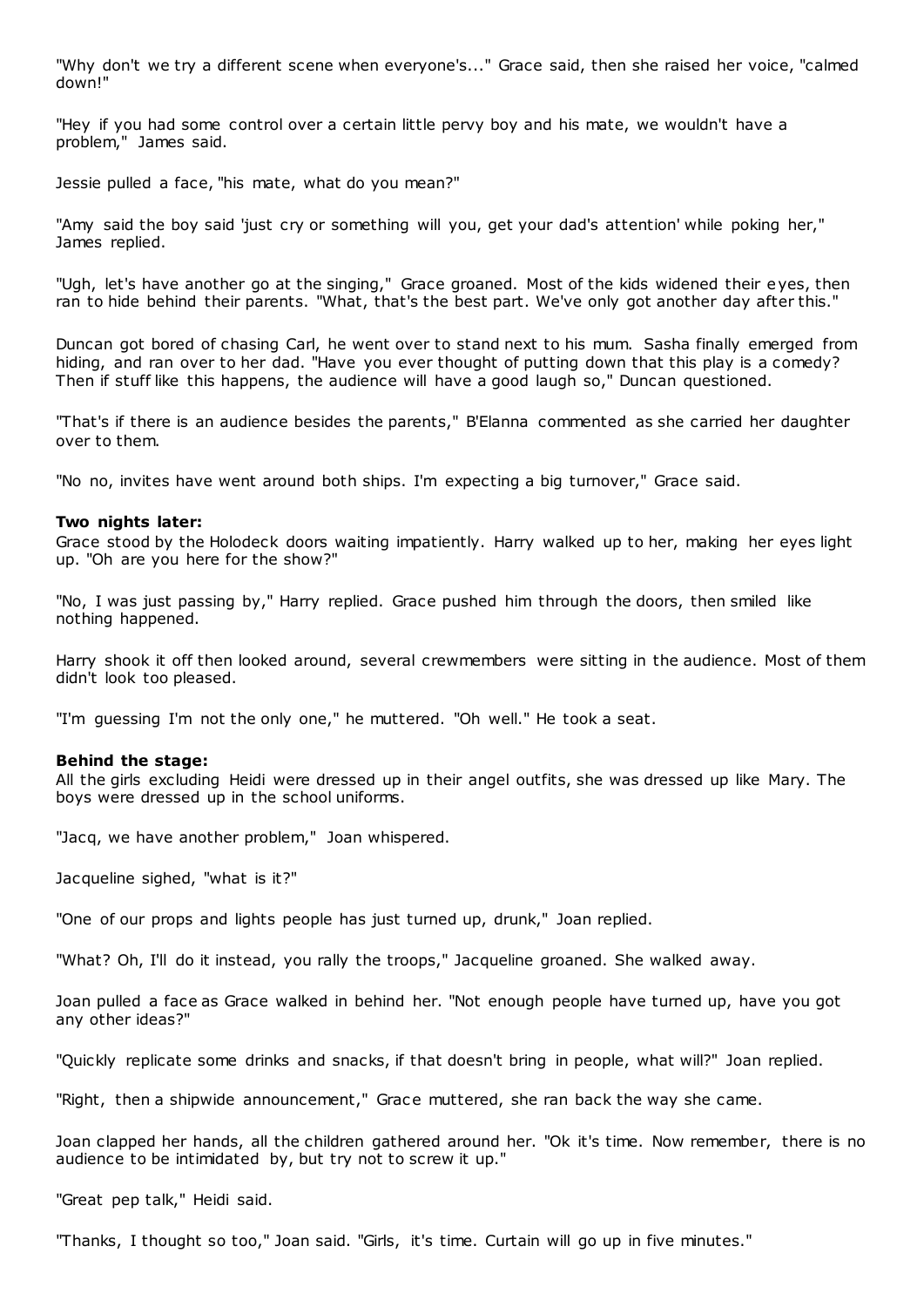All of the girls went through the stage door, they took a while to get into formation. Heidi pushed her way to the front. The shy girls kept trying to hide behind the person next to them. Joan gently moved them back, then checked the tinsel rings to see if they were on right. "Ok the lights," she rushed off the stage again.

By this time the audience was a little bigger, Grace had replicated a long table at the back of the room. Several crewmembers walked in carrying trays of food. "Good, thanks. Now stay and you can have some." The crewmembers looked uneasy.

B'Elanna, Bryan and Tom with his newly shaved hairstyle walked through the doors, they stood around to figure out where to sit. James and Jessie were not far behind them.

"Are you dreading this?" Tom asked them.

"Oh yeah," Jessie replied.

"Of course, it's crap," Bryan commented.

"Bryan," B'Elanna hissed. "We're dreading this for other reasons."

James frowned at Tom, "I can see my reflection in your head, that's not good."

Tom pulled a face at him, "yeah right, you can't even look that high up."

Jessie laughed, "oh yeah, I can see mine." She quickly fixed her already perfectly combed hair while staring up at Tom's head.

Grace rushed over. "I've told crewmembers to stay off the first two rows, they're for family."

"I know, I was the one who did the seating remember," Jessie said.

"Who's in charge of the ship anyway?" James asked, gesturing his head toward Harry. Tom looked over, he panicked.

"Oh god."

#### **Meanwhile on the bridge:**

Kevin sat in the big chair with his feet up on the station. "Oh yeah, I bet this and the Enterprise one is a real chick magnet, how else would Tom get a girl?"

Jodie pulled a face at him, "uh Tom and B'Elanna were together years before he got any command. As you know the helm isn't a chick magnet."

Kevin shrugged his shoulders, "oh it totally was, you couldn't keep your eyes off me."

"Ugh, I only partially liked you cos of the Slayer thing," Jodie muttered.

"Speaking of which, aren't you supposed to be at the play?" Kevin questioned.

"Aaw crap, Jessie told me to go," Jodie said. "Hey, I bet Nathan isn't even there."

"No cos the first half of the episode was released before his debut, we couldn't mention him," Kevin said.

"Still," Jodie folded her arms as a sign of protest. "I wasn't told in a scene either."

Kevin rolled his eyes, "fine, as long as you and Jessie have your fight where I can see it."

"Ugh you're a perv," Jodie groaned.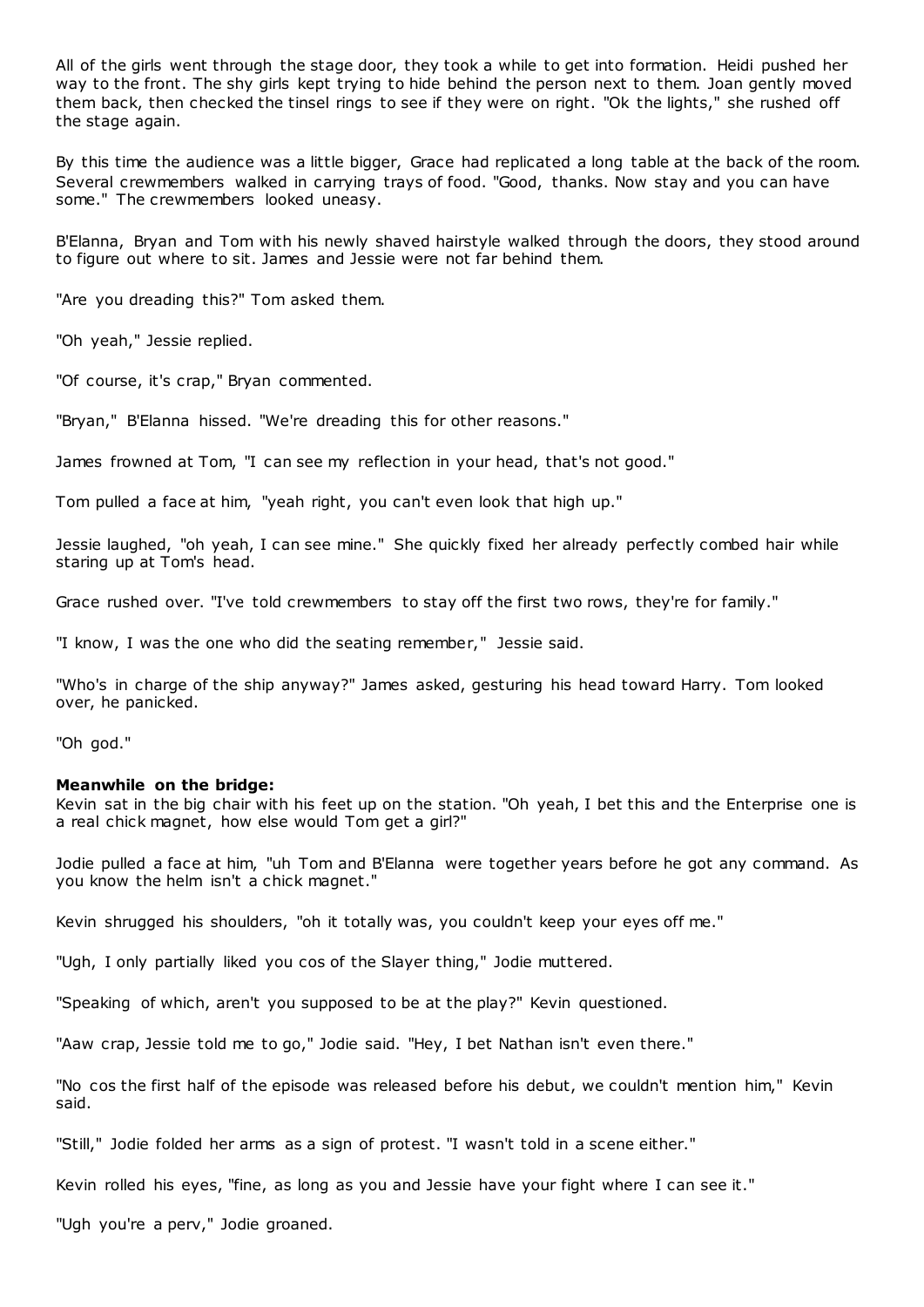"What? No I appreciate violence, I didn't say that to see hot sisters cat fighting, honestly," Kevin said, as Jodie couldn't see his face he smiled cheekily.

"Why don't I believe you?" Jodie raised an eyebrow. "I'll go, only to get away from you." She stepped into the turbolift.

### **Holodeck:**

One of the curtains had gone up, and the girls were busy singing the intro song. Well almost all, Sasha and Britney mimed again and Amy just stood there pouting. She turned her back to the audience, making a lot of them go 'aaaaw'. At the end of the song Carl's parents rushed in, Grace pointed them to the two seats at the end, next to James.

"Damn it, the girlfriend better not sit next to you or..." Jessie whispered to him.

"It's ok, I could still reach him if she does," James whispered back.

Tom, who sat next to Jessie, frowned at them. "What are you two up to?"

"Nothing," they both replied.

The girls quickly vacated the stage, the second curtain went up so everyone could see the full stage. The boys were scattered around a dormitory set.

Carl and one of the boys talked near the front. "Do you think your mum will visit?" the boy asked shyly.

"Of course, mum always does," Carl replied.

Johnathan looked at Duncan, he stood in a huff by one of the beds. He tapped him on the back to get his attention, Duncan turned slightly and pushed him to the ground. The audience more or less laughed.

"I hope that was part of the play," B'Elanna grumbled. She looked to see both James and Jessie's response, Jessie covered her face with her hand while James couldn't help but smirk. "Didn't think so."

Duncan then noticed the entire stage were looking at him, "aah crap." He headed over to Carl and the boy, Johnathan quickly got back up. He ran to catch up. "Ha, you think your mum will see you this year?" He looked around nervously. "Uh, something about dead parents," he muttered.

"Non orphan sons are abandoned here," Johnathan said, coughing nervously. "Why would she come back?"

"What of your mother?" Carl questioned.

"What of?" Duncan said with a raised eyebrow. "You mean about."

Carl groaned, "no, I thought you were supposed to be smart."

Duncan narrowed his eyes at the smaller boy. "Forget it, your mum hates you and doesn't want to see you again."

Carl pretended badly to look upset, "that's not true." He turned his back on the audience, "you suck, freak show."

"That's it," Duncan grumbled. He pushed Carl to the ground, then marched off the stage.

Johnathan cringed, then quickly shook it off. "Uh, that'll teach you." He ran off the stage.

Grace joined Joan backstage, she already had a bottle of alcohol in her hand. "We're so, so screwed."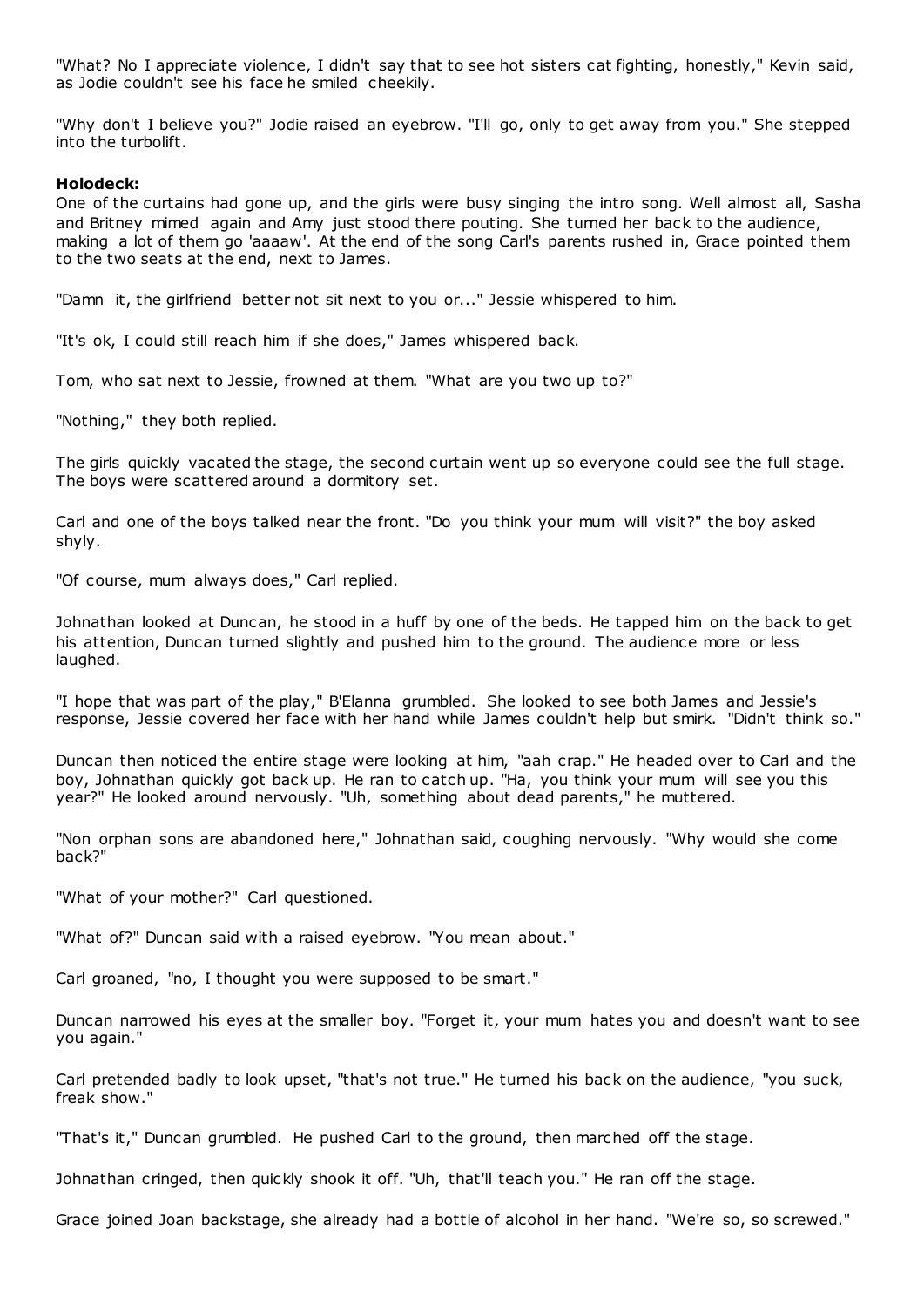"Well at least the audience don't know the difference," Grace said.

Later as Jodie ran to the front to take her seat on the second row, Trinity walked onto the stage. Carl knelt on his own, pretending to prey. "Oh child of light. Uh what does thy trouble you?" Trinity stuttered.

Carl looked up, he stood back up. "An angel? Did you get lost and are looking for someone else?"

Trinity walked forward, she tapped his head with a little wand with tinsel on the top of it. "Um, um, you wish for your mother to see you this Christmas. It's a noble wish." She looked backstage briefly, "that can be granted."

"Really? But what have I done to deserve this wish?" Carl asked. "Oh, be granted."

"Only your true soul, or something," Trinity replied, shrugging. This made a few people laugh.

Duncan walked onto the stage, then hid behind one of the props. "When will my mother come?" Carl asked.

"On Christmas Eve, when you see a bright star in the sky," Trinity said in a bored tone of voice.

Duncan groaned, he turned to shake his head at the audience. He mouthed, "crap isn't it?" The audience who understood him laughed quietly. Carl and Trinity looked confused.

"Duncan," Grace snapped quietly.

Carl walked off the other side of the stage, then Duncan stepped out from his hiding place. "So you grant wishes huh?"

Trinity sighed, then pulled a worried face. "Only to few who deserve it."

"What about ones who need it?" Duncan muttered.

"Only those with pure good in their hearts, I think," Trinity said.

"Maybe I would have been good, if my mother wasn't taken away from me," Duncan said, sounding bored as well.

Carl's father scoffed, "that explains a lot."

Jessie looked at him with a nasty look on her face. "You got something to say?"

"Wow, she's alive," Carl's father whispered to his girlfriend.

"Shut up you prat," she snapped back.

Duncan and Trinity left the stage. A starfield curtain fell down. The group of girls re-entered the stage, and stood in a formation. Somebody began playing the piano. They all began singing Holy Night. Half way through, Miral stepped forward. The tune changed to a different style Christmas song.

"Oh god, she's going to sing," Bryan groaned. Tom and B'Elanna didn't hear as they were too busy looking proud.

"I saw mummy kissing Santa Claus underneath the mistletoe last night," Miral sang cutely. "At least he's not a creep, and doesn't kiss sheep. She thought that I was tucked up in my bed fast asleep. Then I thought Santa Claus and mummy, imagine all the presents. Oh I wish he were my daddy." The girls behind her looked confused as she rejoined them. They quickly left the stage.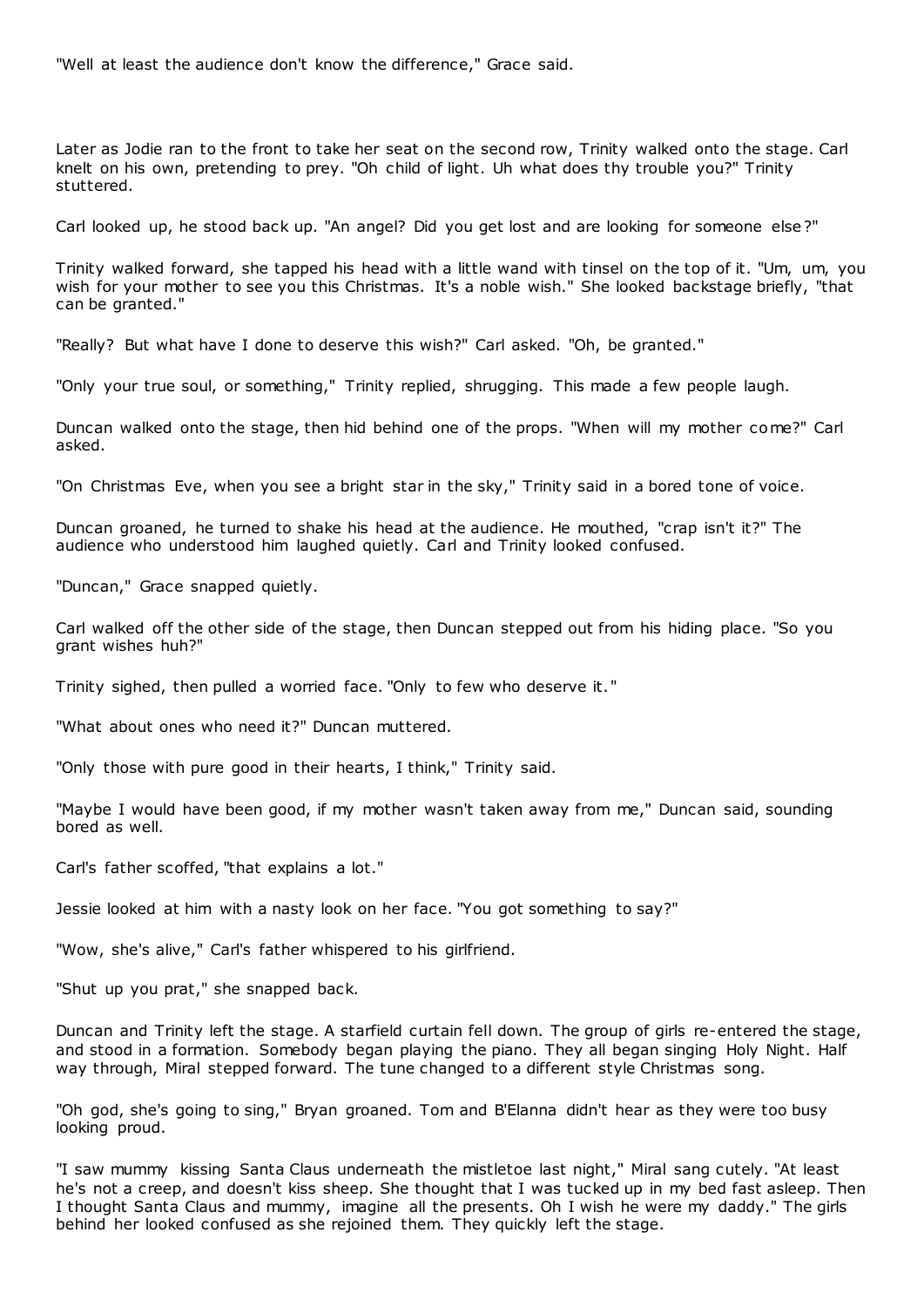Tom stared ahead of him in disbelief, B'Elanna didn't know whether to laugh or cry. "What the, what did I do to that girl?" Tom protested.

"That's what I'd like to know," Jessie said, smirking to herself.

## **Later:**

Duncan and Trinity were on stage this time. Trinity pretended to look distraught. "I'm sorry, I can't, it's bad," she sniffed.

"So's the play," Duncan said. He looked at the audience, "you know I'm right."

Then some of the angels stepped on stage, Sasha walked in front of them. Trinity ran to hide amongst them. Sasha spoke up but ever so quietly. "You claim that we don't do what's right. Yet er, you are the one who's doing that."

"Oh, more angels, more wishes," Duncan said.

"Wrong," Sasha said. Her tinsel ring fell over her face, some of the audience did the 'aaaw' and/or laugh. She quickly fixed it. "It's time you learned your lesson."

"Ooh what are you going to do?" Duncan yawned into his hand.

Sasha looked more nervous as she separated from the others to stand in the centre of the stage. Then she had to face the audience, she looked at the ground instead. "Let me tell you a story of, the son of god." With that she ran off the stage. The angels walked after her, cringing a little. Duncan sighed, he turned back the other way. The curtain raised to show the Bethlehem set.

Tom leaned over to whisper to Jessie, "please tell me at least one of Duncan's lines were the ones in the script."

"A few were," Jessie replied, raising her shoulders meekly.

"I'll give you this though, I didn't expect Sasha to say a thing," Tom whispered before sitting back. B'Elanna elbowed him, flashing her angry eyes at him. "What? Oh." He leaned over again, "what about pushing Johnathan?"

"That was supposed to happen," James replied, obviously lying.

Tom looked at him suspiciously, "what about the other push? I find that hard to believe as you played the bullied boy as a kid."

Jessie giggled into her hand, James shook his head at her with wide eyes. "Don't."

"I won't," she said.

Tom of course looked interested, "what, what did he do?"

"Oh, let's just say that Duncan's performance is perfect in comparison," Jessie giggled.

"Guys, watch the play," James nervously said, looking away from his giggling wife. She attached herself to his right arm, patting it with one hand.

"Yeah Jessie, god," Tom smirked.

Bryan pouted, "aaw but I wanna know what happened."

A little while later Heidi and Carl, dressed as Mary and Joseph of course, sat in front of the fake baby in the hay. The angels arrived on the stage when the piano began playing again. Again only a few of them sang, the song was 'Away in a Manger'.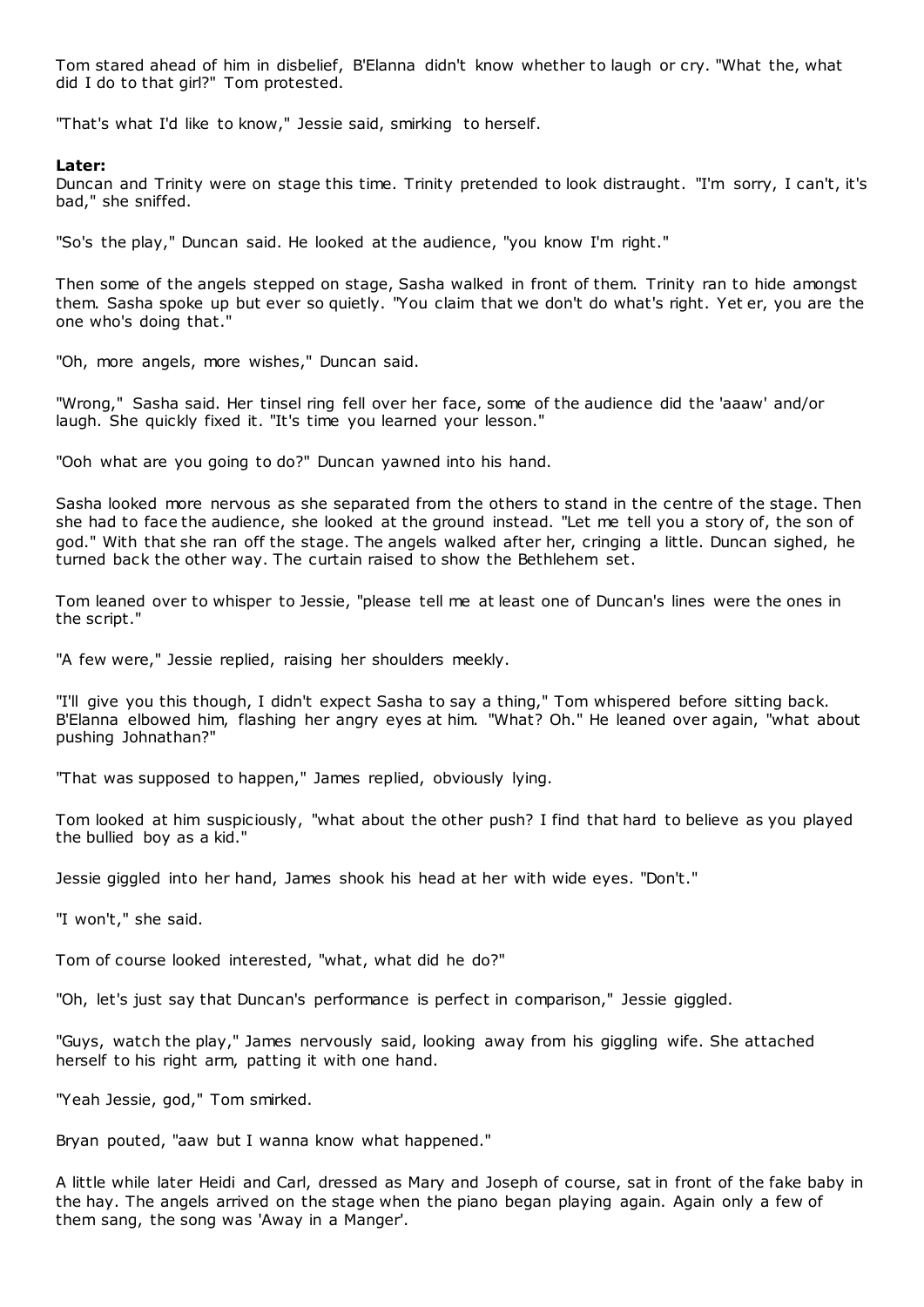The spot lights shone on the walkway beside the audience. Near the Holodeck doors stood the three kings, which were one unnamed girl, Linsey and Duncan. They all sang 'We Three Kings' while walking down the aisle, well more or less, Duncan only pretended to while pulling faces. They stopped by the stage. The unnamed girl walked up the stage on her own singing the first verse, Linsey followed w ith the second verse.

"Ugh god," Duncan groaned to himself when it was his turn with the myrrh verse. "Myrrh is grime, it's cheap perfume. Chokes the life out of a groom. This stupid song makes me feel like crying. Why can't I just go home?"

The children were soon back in the dormitory set. Linsey had forgotten to throw off the King's jacket that was on top of the angel's outfit she had on.

Duncan sighed mostly out of relief, "I see now. Now thanks to you we believe in giving and crap. I'm the stupid cliche villain who reforms at the end for no good reason, probably out of boredom." Everyone but Carl smirked or giggled.

"God what's the matter with you?" Carl groaned. "Do you think you're too good for this?"

"Oops," Linsey muttered, she quickly threw off the king's jacket.

"Isn't Christmas about goodwill, so you're supposed to forgive and stuff," Duncan smirked. "Do you think you're too good for that?"

"I don't remember this part," Jessie commented. James smiled smugly.

"I know."

She looked at him suspiciously, "ok, you told him to do this, didn't you?" The look on James' face when he glanced at her gave her, her answer.

"But, you're not supposed to..." Carl muttered, pouting.

Duncan walked over to the angels, and stopped near a mostly relieved Sasha. "Thanks to you we know who the real bad guy of the pl... this school is."

Sasha's eyes shifted nervously, "um, that wasn't our intention. We wanted to teach the true meaning of Christmas."

"Giving, forgiveness, and that it isn't about getting presents, right?" Duncan said.

"Uh huh," Sasha said.

Carl stepped forward, putting his hands on his hips. He felt like he could still get his usual line in so gave it a go, "thank you for making this a better school to live in. I'd like to give you a gift as a thank you." He got nervous as Duncan didn't budge an inch, he stayed in front of his little sister, daring

"Thanks," Sasha quietly said, now fully relieved.

"See, that felt good didn't it?" Duncan said smugly.

"Shut up," Carl muttered quietly.

Meanwhile all three teachers looked frazzled with worry. "Never ever again," Grace muttered. "Kids, just end the damn play."

The children quickly lined up to do the bow. The curtain fell in front of them, the audience clapped politely most of them had confused expressions on their faces.